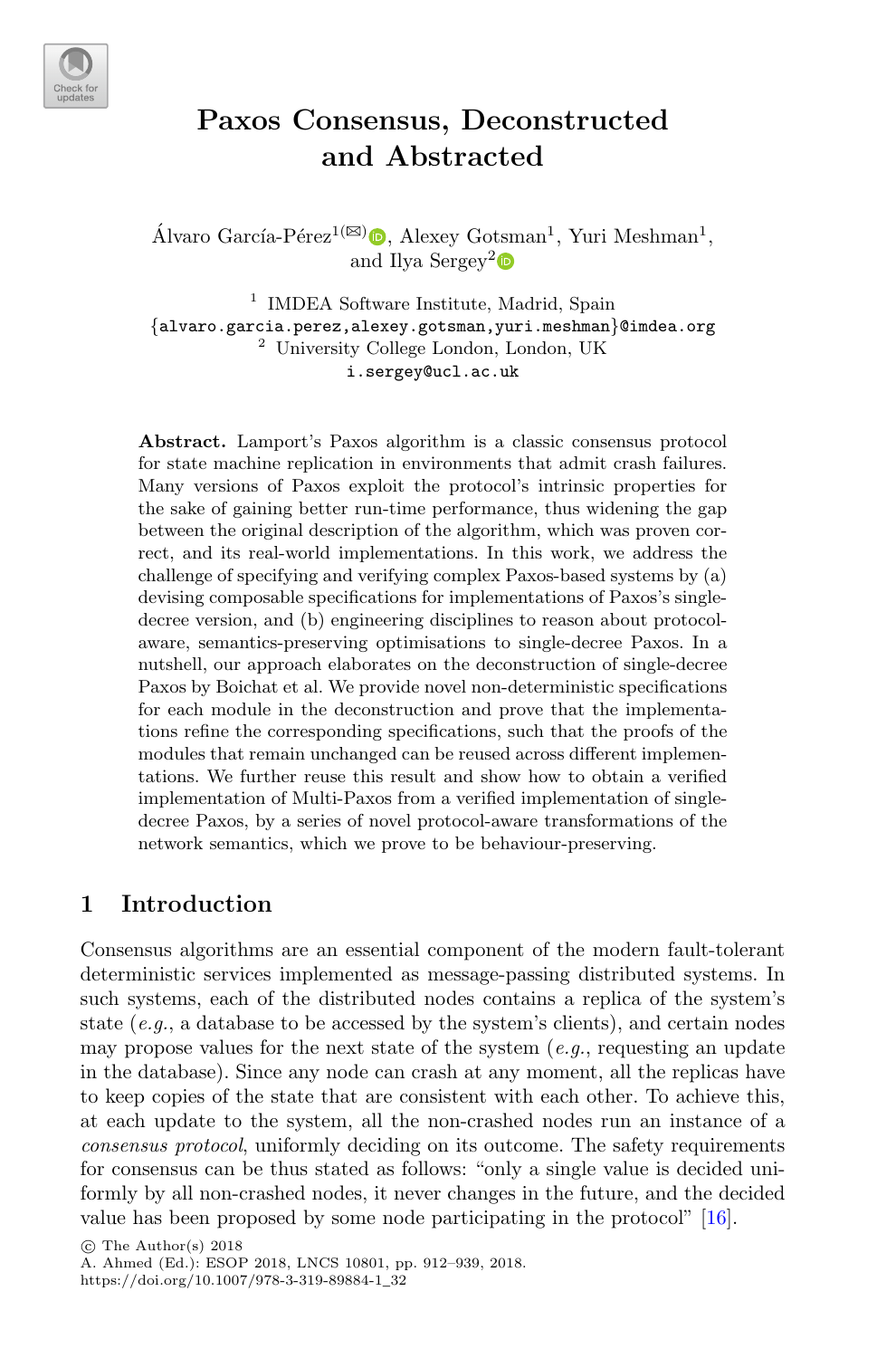The Paxos algorithm  $[15,16]$  $[15,16]$  $[15,16]$  is the classic consensus protocol, and its singledecree version (SD-Paxos for short) allows a set of distributed nodes to reach an agreement on the outcome of a *single* update. Optimisations and modifications to SD-Paxos are common. For instance, the multi-decree version, often called Multi-Paxos [\[15,](#page-26-1)[27\]](#page-27-0), considers multiple slots (*i.e.*, multiple positioned updates) and decides upon a result for *each* slot, by running a slot-specific instance of an SD-Paxos. Even though it is customary to think of Multi-Paxos as of a series of independent SD-Paxos instances, in reality the implementation features multiple protocol-aware optimisations, exploiting intrinsic dependencies between separate single-decree consensus instances to achieve better throughput. To a great extent, these and other optimisations to the algorithm are pervasive, and verifying a modified version usually requires to devise a new protocol definition and a proof from scratch. New versions are constantly springing (*cf.* Sect. 5 of [\[27\]](#page-27-0) for a comprehensive survey) widening the gap between the description of the algorithms and their real-world implementations.

We tackle the challenge of *specifying* and *verifying* these distributed algorithms by contributing two verification techniques for consensus protocols.

Our first contribution is a family of composable specifications for Paxos' core subroutines. Our starting point is the deconstruction of SD-Paxos by Boichat *et al.* [\[2](#page-25-0),[3\]](#page-26-2), allowing one to consider a distributed consensus instance as a *shared-memory concurrent program*. We introduce novel specifications for Boichat *et al.*'s modules, and let them be non-deterministic. This might seem as an unorthodox design choice, as it *weakens* the specification. To show that our specifications are still *strong enough*, we restore the top-level *deterministic* abstract specification of the consensus, which is convenient for client-side reasoning. The weakness introduced by the non-determinism in the specifications has been impelled by the need to prove that the implementations of Paxos' components *refine* the specifications we have ascribed [\[9](#page-26-3)]. We prove the refinements modularly via the Rely/Guarantee reasoning with prophecy variables and explicit linearisation points [\[11](#page-26-4)[,26](#page-27-1)]. On the other hand, this weakness becomes a virtue when better understanding the volatile nature of Boichat *et al.*'s abstractions and of the Paxos algorithm, which may lead to newer modifications and optimisations.

Our second contribution is a methodology for verifying composite consensus protocols by reusing the proofs of their constituents, targeting specifically Multi-Paxos. We distill protocol-aware system optimisations into a separate semantic layer and show how to obtain the realistic Multi-Paxos implementation from SD-Paxos by a *series of transformations* to the *network semantics* of the system, as long as these transformations preserve the behaviour observed by clients. We then provide a family of such transformations along with the formal conditions allowing one to compose them in a behaviour-preserving way.

We validate our approach for construction of modularly verified consensus protocols by providing an executable proof-of-concept implementation of Multi-Paxos with a high-level shared memory-like interface, obtained via a series of behaviour-preserving network transformations. The full proofs of lemmas and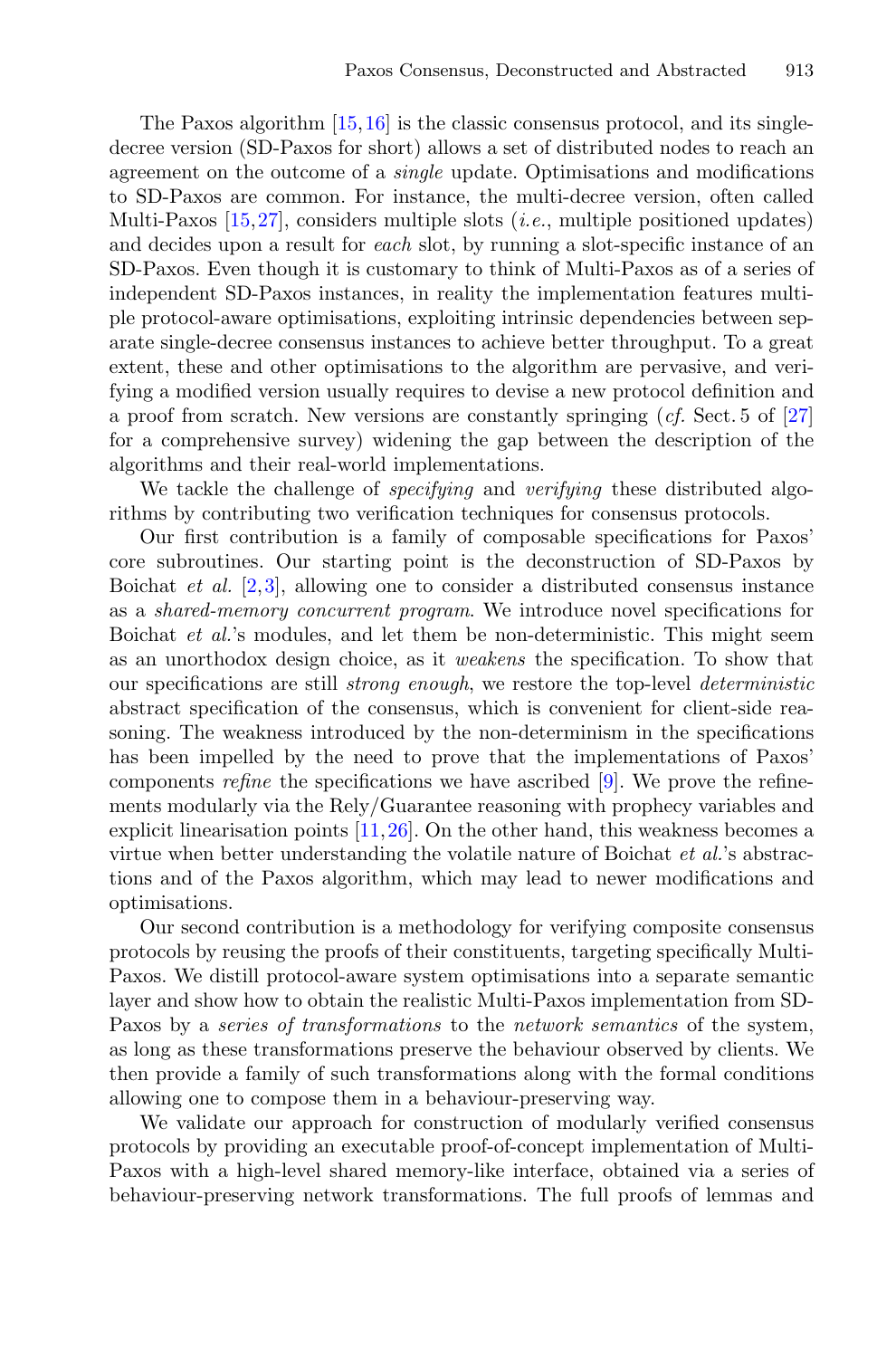

<span id="page-2-1"></span>**Fig. 1.** A run of SD-Paxos.

theorems from our development, as well as some boilerplate definitions, are given in the appendices of the supplementary extended version of this paper.<sup>[1](#page-2-0)</sup>

## <span id="page-2-2"></span>**2 The Single-Decree Paxos Algorithm**

We start with explaining SD-Paxos through an intuitive scenario. In SD-Paxos, each node in the system can adopt the roles of *proposer* or *acceptor*, or both. A value is decided when a *quorum* (*i.e.*, a majority of acceptors) accepts the value proposed by some proposer. Now consider a system with three nodes N1, N2 and N3, where N1 and N3 are both proposers and acceptors, and N2 is an acceptor, and assume N1 and N3 propose values  $v_1$  and  $v_3$ , respectively.

The algorithm works in two phases. In Phase 1, a proposer polls every acceptor in the system and tries to convince a quorum to promise that they will later accept its value. If the proposer succeeds in Phase 1 then it moves to Phase 2, where it requests the acceptors to fulfil their promises in order to get its value decided. In our example, it would seem in principle possible that N1 and N3 could respectively convince two different quorums—one consisting of N1 and N2, and the other consisting of N2 and N3—to go through both phases and to respectively accept their values. This would happen if the communication between N1 and N3 gets lost and if N2 successively grants the promise and accepts the value of N1, and then does the same with N3. This scenario breaks the safety requirements for consensus because both  $v_1$  and  $v_3$ —which can be different—would get decided. However, this cannot happen. Let us explain why.

The way SD-Paxos enforces the safety requirements is by distinguishing each attempt to decide a value with a unique *round*, where the rounds are totally ordered. Each acceptor stores its current round, initially the least one, and only grants a promise to proposers with a round greater or equal than its current round, at which moment the acceptor switches to the proposer's round. Figure [1](#page-2-1) depicts a possible run of the algorithm. Assume that rounds are natural numbers, that the acceptors' current rounds are initially 0, and that the nodes N1 and N3 attempt to decide their values with rounds 1 and 3 respectively. In Phase 1, N1 tries to convince a quorum to switch their current round to 1 (messages P1A(1)). The message to N3 gets lost and the quorum consisting of N1 and N2 switches round and promises to only accept values at a round greater or

<span id="page-2-0"></span><sup>&</sup>lt;sup>1</sup> Find the extended version online at [https://arxiv.org/abs/1802.05969.](https://arxiv.org/abs/1802.05969)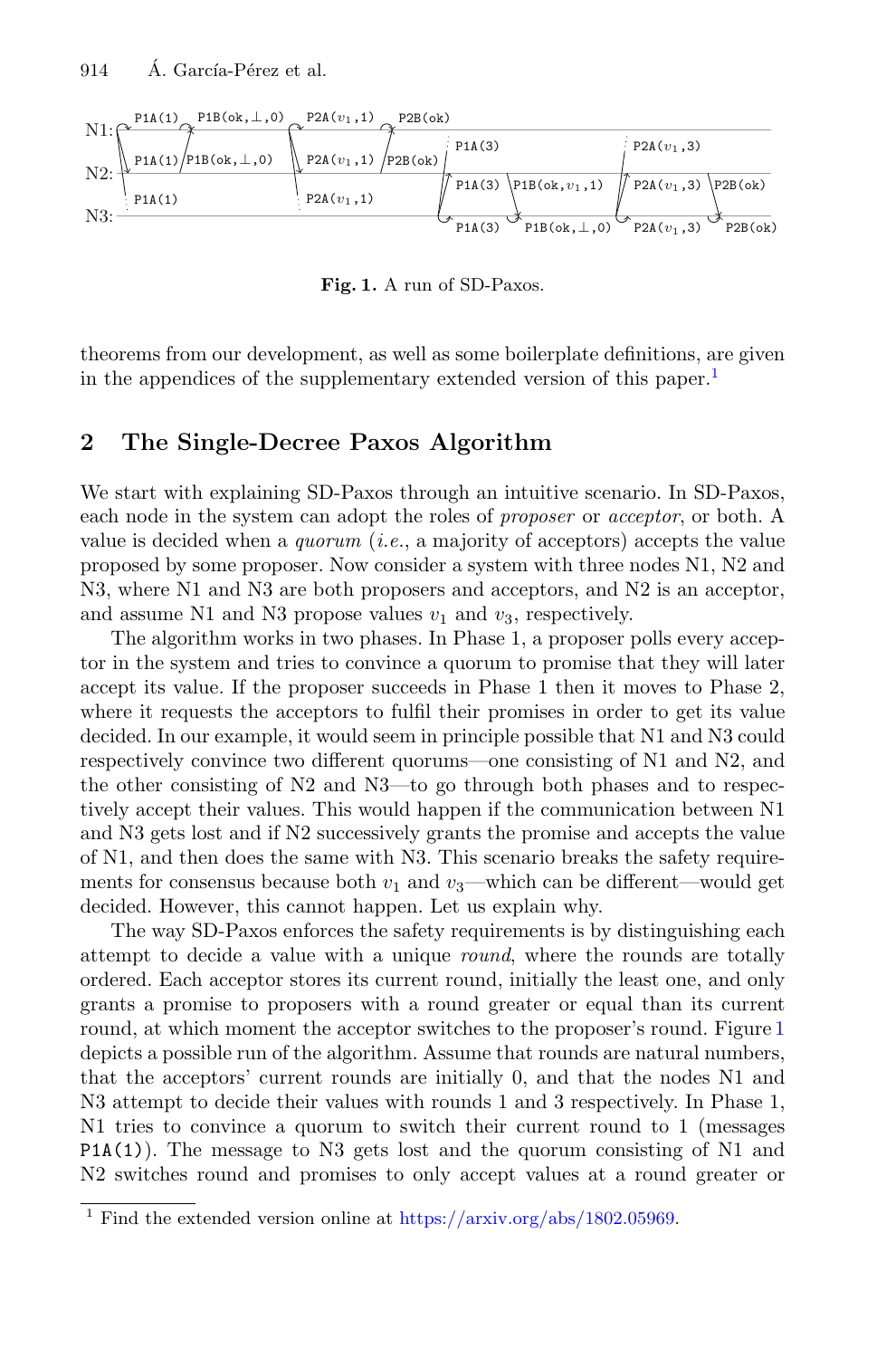

<span id="page-3-0"></span>**Fig. 2.** Deconstruction of SD-Paxos (left) and specification of module *Paxos* (right).

equal than 1. Each acceptor that switches to the proposer's round sends back to the proposer its stored value and the round at which this value was accepted, or an undefined value if the acceptor never accepted any value yet (messages P1B(ok,  $\perp$ , 0), where  $\perp$  denotes a default undefined value). After Phase 1, N1 picks as a candidate value the one accepted at the greatest round from those returned by the acceptors in the quorum, or its proposed value if all acceptors returned an undefined value. In our case, N1 picks its value  $v_1$ . In Phase 2, N1 requests the acceptors to accept the candidate value  $v_1$  at round 1 (messages P2A( $v_1$ , 1)). The message to N3 gets lost, and N1 and N2 accept value  $v_1$ , which gets decided (messages P2B(ok)).

Now N3 goes through Phase 1 with round 3 (messages P1A(3)). Both N2 and N3 switch to round 3. N2 answers N3 with its stored value  $v_1$  and with the round 1 at which  $v_1$  was accepted (message P1B(ok,  $v_1$ , 1)), and N3 answers itself with an undefined value, as it has never accepted any value yet (message P1B(ok, ⊥, 0)). This way, if some value has been already decided upon, *any* proposer that convinces a quorum to switch to its round would receive the decided value from some of the acceptors in the quorum (recall that two quorums have a non-empty intersection). That is, N3 picks the  $v_1$  returned by N2 as the candidate value, and in Phase 2 it manages that the quorum N2 and N3 accepts  $v_1$  at round 3 (messages P2A( $v_1$ , 3) and P2B(ok)). N3 succeeds in making a new decision, but the decided value remains the same, and, therefore, the safety requirements of a consensus protocol are satisfied.

## <span id="page-3-1"></span>**3 The Faithful Deconstruction of SD-Paxos**

We now recall the faithfull deconstruction of SD-Paxos in [\[2](#page-25-0)[,3](#page-26-2)], which we take as the reference architecture for the implementations that we aim to verify. We later show how each module of the deconstruction can be verified separately.

The deconstruction is depicted on the left of Fig. [2,](#page-3-0) which consists of modules *Paxos*, *Round-Based Consensus* and *Round-Based Register*. These modules correspond to the ones in Fig. 4 of [\[2\]](#page-25-0), with the exception of *Weak Leader Election*. We assume that a correct process that is trusted by every other correct process always exists, and omit the details of the leader election. Leaders take the role of proposers and invoke the interface of *Paxos*. Each module uses the interface provided by the module below it.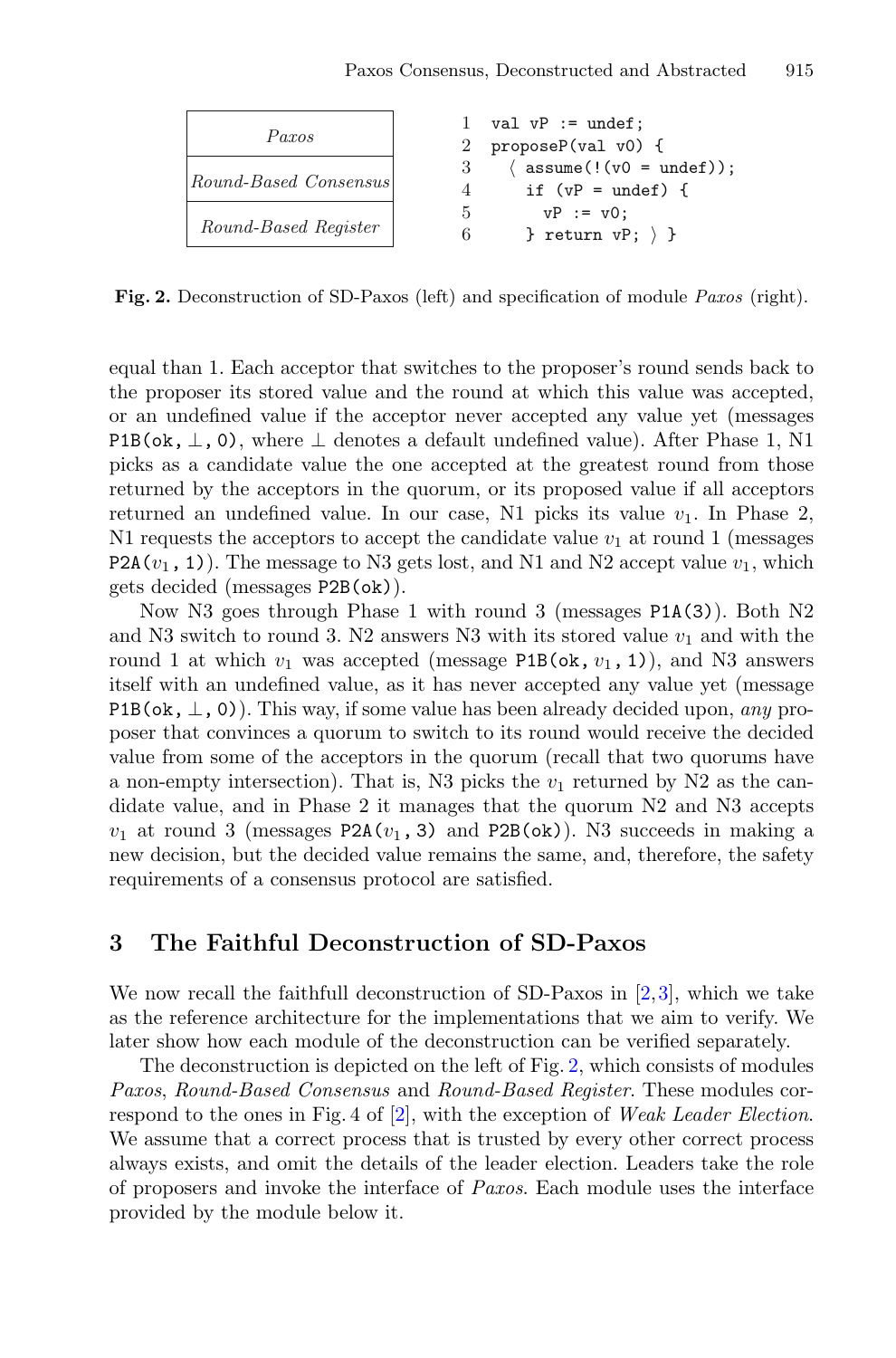```
1 read(int k) {<br>2 int i: yal;
       int j; val v; int kW; val maxV;
 3 int maxKW; set of int Q; msg m;<br>4 for (i := 1, i \leq n, i++)4 for (j := 1, j \le n, j++)<br>5 { send(i, [RE, k]): }
       \{ \text{send}(j, [RE, k]) ; \}6 maxKW := 0; maxV := undef; Q := \{\};<br>7 do { (i, m) := receive();
       do { (j, m) := receive();}8 switch (m) {
 9 case [ackRE, @k, v, kW]:
10 Q := Q \cup \{j\};<br>11 if (kW >= max)
                   if (kW >= maxKW)
12 { \{ } maxKW := kW; maxV := v; } 29
13 case [nackRE, @k]:
14 return (false, _);
15 } if (|\mathbb{Q}| = \lceil (n+1)/2 \rceil)<br>16 { return (true, max)
                 \{ return (true, maxV); \} }
17 while (true); }
                                                        18 write(int k, val vW) {
                                                        19 int j; set of int Q; msg m;<br>20 for (i := 1, i \le n, i++)
                                                        20 for (j := 1, j \le n, j++)<br>
21 f send(i. [WR. k. vW]): }
                                                        21 { send(j, [WR, k, vW]); }<br>22 0 := {}:
                                                        22 Q := \{\};<br>23 do { (i,
                                                                do \{ (j, m) := receive();
                                                        24 switch (m) {
                                                        25 case [ackWR, @k]:
                                                        26 Q := Q ∪ {j};<br>27 case [nackWR, ©
                                                        27 case [nackWR, @k]:<br>28 return false:
                                                                           return false;
                                                        29 \} if (|\mathbb{Q}| = \lceil (n+1)/2 \rceil)<br>30 \{ return true: \}30 { return true; } }<br>31 while (true): }
                                                                while (true); }
```
<span id="page-4-0"></span>**Fig. 3.** Implementation of *Round-Based Register* (read and write).

The entry module *Paxos* implements SD-Paxos. Its specification (right of Fig. [2\)](#page-3-0) keeps a variable vP that stores the decided value (initially undefined) and provides the operation proposeP that takes a proposed value v0 and returns vP if some value was already decided, or otherwise it returns v0. The code of the operation runs *atomically*, which we emphasise via angle brackets  $\langle \ldots \rangle$ . We define this specification so it meets the safety requirements of a consensus, therefore, any implementation whose entry point refines this specification will have to meet the same safety requirements.

In this work we present both specifications and implementations in pseudocode for an imperative WHILE-like language with basic arithmetic and primitive types, where val is some user-defined type for the values decided by Paxos, and undef is a literal that denotes an undefined value. The pseudo-code is selfexplanatory and we restraint ourselves from giving formal semantics to it, which could be done in standard fashion if so wished [\[30\]](#page-27-2). At any rate, the pseudo-code is ultimately a vehicle for illustration and we stick to this informal presentation.

The implementation of the modules is depicted in Figs. [3,](#page-4-0) [4](#page-5-0) and [5.](#page-6-0) We describe the modules following a bottom-up approach, which better fits the purpose of conveying the connection between the deconstruction and SD-Paxos. We start with module *Round-Based Register*, which offers operations read and write (Fig. [3\)](#page-4-0) and implements the replicated processes that adopt the role of acceptors (Fig. [4\)](#page-5-0). We adapt the wait-free, crash-stop implementation of *Round-Based Register* in Fig. 5 of [\[2](#page-25-0)] by adding loops for the explicit reception of each individual message and by counting acknowledgement messages one by one. Processes are identified by integers from 1 to  $n$ , where  $n$  is the number of processes in the system. Proposers and acceptors exchange read and write requests, and their corresponding acknowledgements and non/acknowledgements. We assume a type msg for messages and let the message vocabulary to be as follows.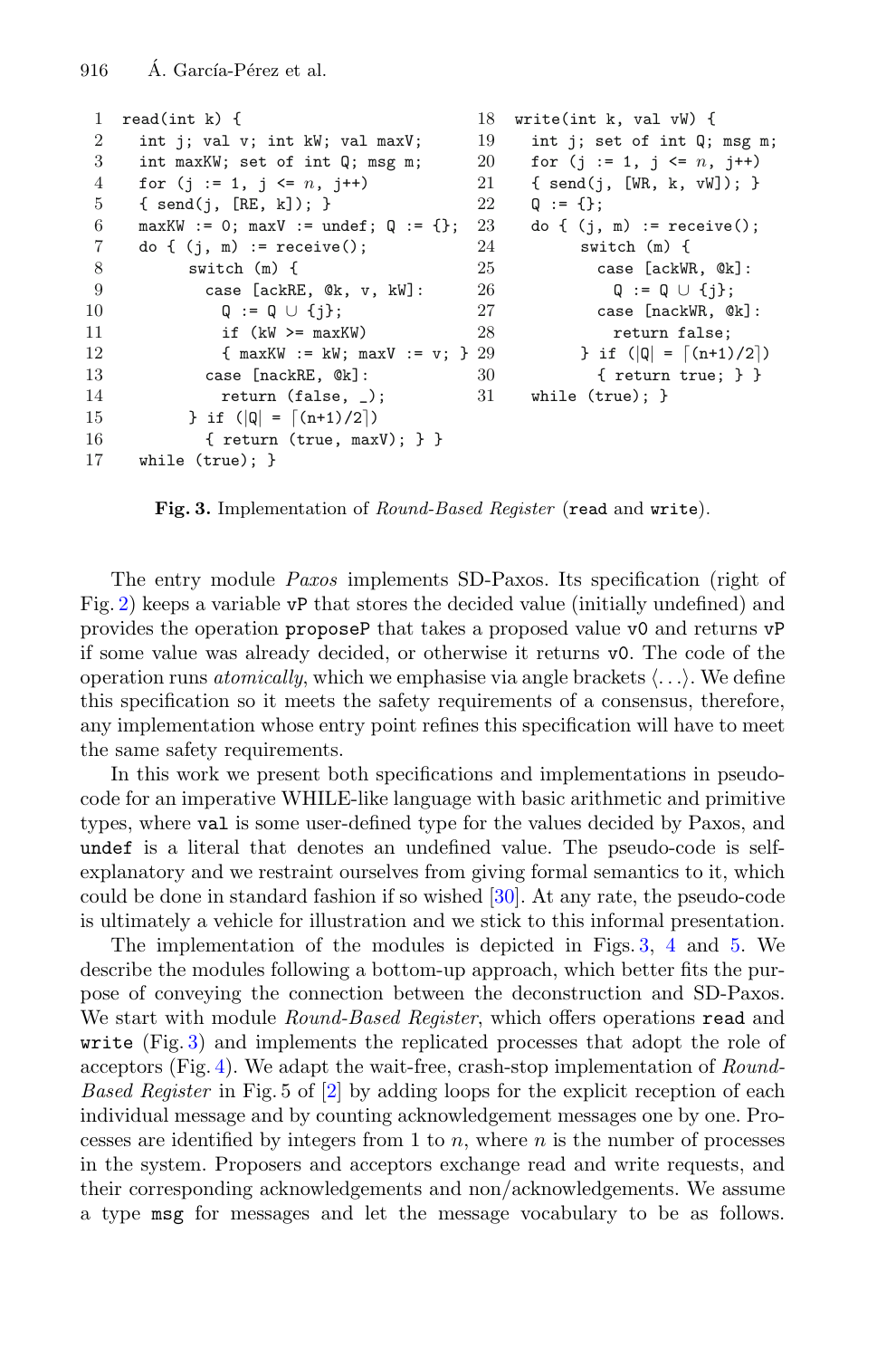```
1 process Acceptor(int j) {
2 val v := undef; int r := 0; int w := 0;
3 start() {
4 int i; msg m; int k;
5 do \{ (i, m) := receive();
6 switch (m) {
7 case [RE, k]:
8 if (k < r) { send(i, [nackRE, k]); }
9 else { \langle r := k; \text{ send}(i, [\text{ackRE}, k, v, w]) ; \rangle }
10 case [WR, k, vW]:
11 if (k < r) { send(i, [nackWR, k]); }
12 else { \langle r := k; w := k; v := vW; \text{send}(i, [ackWR, k]); \rangle }
13 \qquad \qquad \}14 while (true); } }
```
<span id="page-5-0"></span>**Fig. 4.** Implementation of *Round-Based Register* (acceptor).

Read requests [RE, k] carry the proposer's round k. Write requests [WR, k, v] carry the proposer's round k and the proposed value v. Read acknowledgements  $[ackR, k, v, k']$  carry the proposer's round k, the acceptor's value v, and the round k' at which v was accepted. Read non-acknowledgements [nackRE, k] carry the proposer's round k, and so do carry write acknowledgements [ackWR, k] and write non/acknowledgements [nackWR, K].

In the pseudo-code, we use \_ for a wildcard that could take any literal value. In the pattern-matching primitives, the literals specify the pattern against which an expression is being matched, and operator @ turns a variable into a literal with the variable's value. Compare the case  $[ackRE, \mathcal{Q}k, v, kW]$ : in Fig. [3,](#page-4-0) where the value of  $\bf{k}$  specifies the pattern and  $\bf{v}$  and  $\bf{k}W$  get some values assigned, with the case [RE, k]: in Fig. [4,](#page-5-0) where k gets some value assigned.

We assume the network ensures that messages are neither created, modified, deleted, nor duplicated, and that they are always delivered but with an arbi-trarily large transmission delay.<sup>[2](#page-5-1)</sup> Primitive send takes the destination  $\dot{\eta}$  and the message m, and its effect is to send m from the current process to the process j. Primitive receive takes no arguments, and its effect is to receive at the current process a message m from origin i, after which it delivers the pair  $(i, m)$  of identifier and message. We assume that send is non-blocking and that receive blocks and suspends the process until a message is available, in which case the process awakens and resumes execution.

Each acceptor (Fig. [4\)](#page-5-0) keeps a value v, a current round r (called the *read round*), and the round w at which the acceptor's value was last accepted (called the *write round*). Initially, v is undef and both r and w are 0.

Phase 1 of SD-Paxos is implemented by operation read on the left of Fig. [3.](#page-4-0) When a proposer issues a read, the operation requests each acceptor's promise to only accept values at a round greater or equal than k by sending [RE, k]

<span id="page-5-1"></span><sup>&</sup>lt;sup>2</sup> We allow creation and duplication of  $[RE, k]$  messages in Sect. [5,](#page-15-0) where we obtain Multi-Paxos from SD-Paxos by a series of transformations of the network semantics.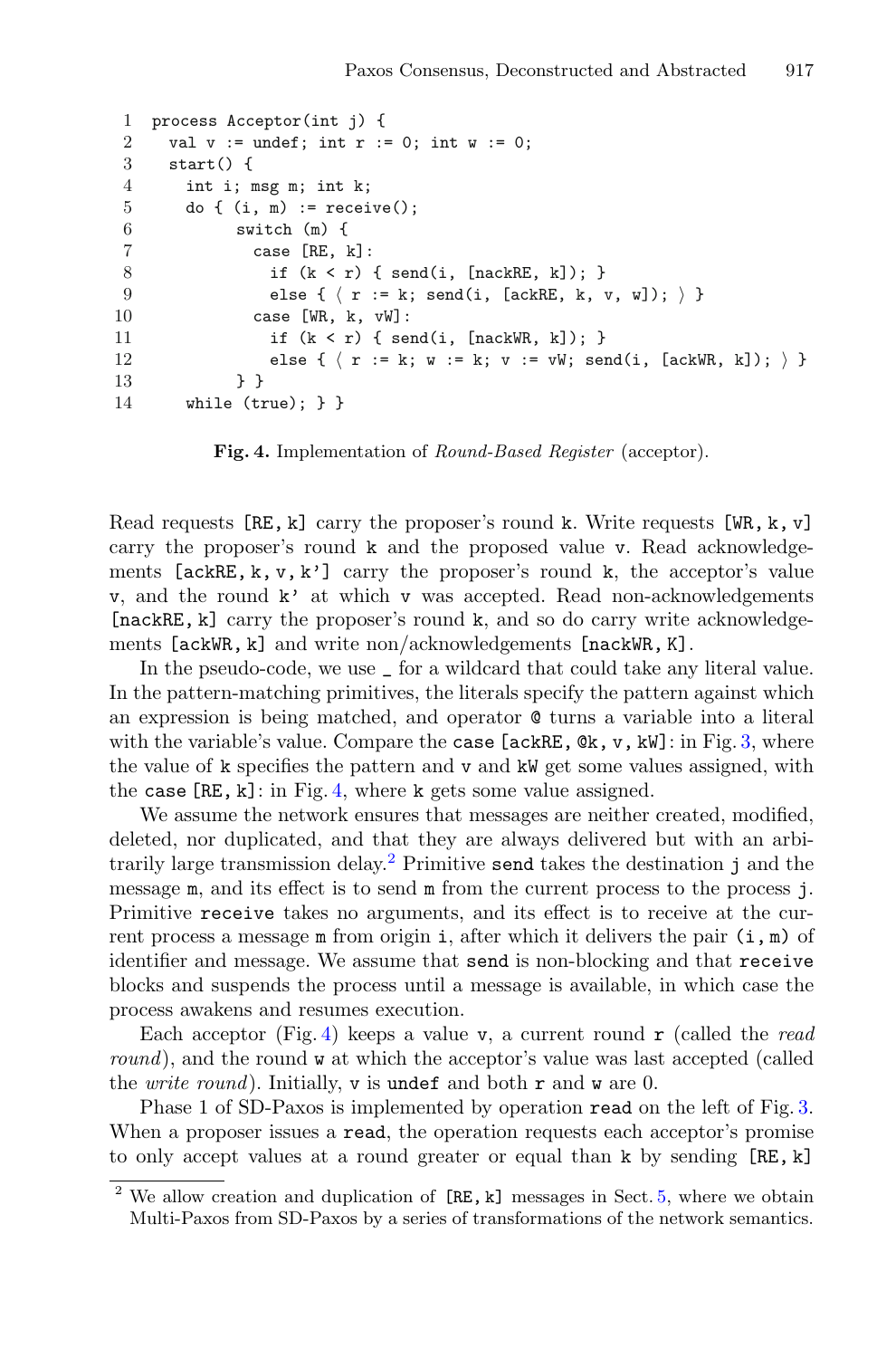|             | 1 proposeRC(int k, val v0) {                          |            | 1 proposeP(val v0) {    |
|-------------|-------------------------------------------------------|------------|-------------------------|
|             | 2 bool res; val v;                                    | 2          | int k; bool res; val v; |
|             | 3 (res, $v$ ) := read(k);                             |            | 3 $k := pid()$ ;        |
|             | $4$ if (res) $\{$                                     |            | 4 do { $(res, v) :=$    |
|             | 5 if $(v =$ undef) $\{ v := v0; \}$                   | $5\degree$ | proposeRC(k, v0);       |
| $6\quad$    | res := $write(k, v)$ ;                                | 6          | $k := k + n;$           |
| $7^{\circ}$ | if (res) { return (true, $v$ ); } } 7 } while (!res); |            |                         |
| 8           | return (false, $_{})$ ; }                             | 8          | return $v: \}$          |

<span id="page-6-0"></span>**Fig. 5.** Implementation of *Round-Based Consensus* (left) and *Paxos* (right)

(lines  $4-5$ ). When an acceptor receives a  $[RE, k]$  (lines  $5-7$  of Fig. [4\)](#page-5-0) it acknowledges the promise depending on its read round. If k is strictly less than  $r$ then the acceptor has already made a promise to another proposer with greater round and it sends [nackRE, k] back (line 8). Otherwise, the acceptor updates r to k and acknowledges by sending  $[ackRE, k, v, w]$  (line 9). When the proposer receives an acknowledgement (lines 8–10 of Fig. [3\)](#page-4-0) it counts acknowledgements up (line 10) and calculates the greatest write round at which the acceptors acknowledging so far accepted a value, and stores this value in maxV (lines 11–12). If a majority of acceptors acknowledged, the operation succeeds and returns ( $true, maxV$ ) (lines 15–16). Otherwise, if the proposer received some [nackRE, k] the operation fails, returning (false, \_) (lines 13-14).

Phase 2 of SD-Paxos is implemented by operation write on the right of Fig. [3.](#page-4-0) After having collected promises from a majority of acceptors, the proposer picks the candidate value vW and issues a write. The operation requests each acceptor to accept the candidate value by sending  $[WR, k, vW]$  (lines 20– 21). When an acceptor receives  $[\text{WR}, \text{k}, \text{vW}]$  (line 10 of Fig. [4\)](#page-5-0) it accepts the value depending on its read round. If  $\bf{k}$  is strictly less than  $\bf{r}$ , then the acceptor never promised to accept at such round and it sends [nackWR, k] back (line 11). Otherwise, the acceptor fullfils its promise and updates both  $w$  and  $r$  to k and assigns  $\nu$ W to its value  $\nu$ , and acknowledges by sending [ackWR, k] (line 12). Finally, when the proposer receives an acknowledgement (lines 23–25 of Fig. [3\)](#page-4-0) it counts acknowledgements up (line 26) and checks whether a majority of acceptors acknowledged, in which case vW is decided and the operation succeeds and returns true (lines 29–30). Otherwise, if the proposer received some [nackWR, k] the operation fails and returns false (lines 27–28).<sup>[3](#page-6-1)</sup>

Next, we describe module *Round-Based Consensus* on the left of Fig. [5.](#page-6-0) The module offers an operation proposeRC that takes a round k and a proposed value  $\nu$ 0, and returns a pair (res,  $\nu$ ) of Boolean and value, where res informs of the success of the operation and v is the decided value in case res is true. We have taken the implementation from Fig.  $6$  in [\[2\]](#page-25-0) but adapted to our pseudocode conventions. *Round-Based Consensus* carries out Phase 1 and Phase 2 of

<span id="page-6-1"></span><sup>&</sup>lt;sup>3</sup> For the implementation to be correct with our shared-memory-concurrency approach, the update of the data in acceptors must happen atomically with the sending of acknowledgements in lines 9 and 12 of Fig. [4.](#page-5-0)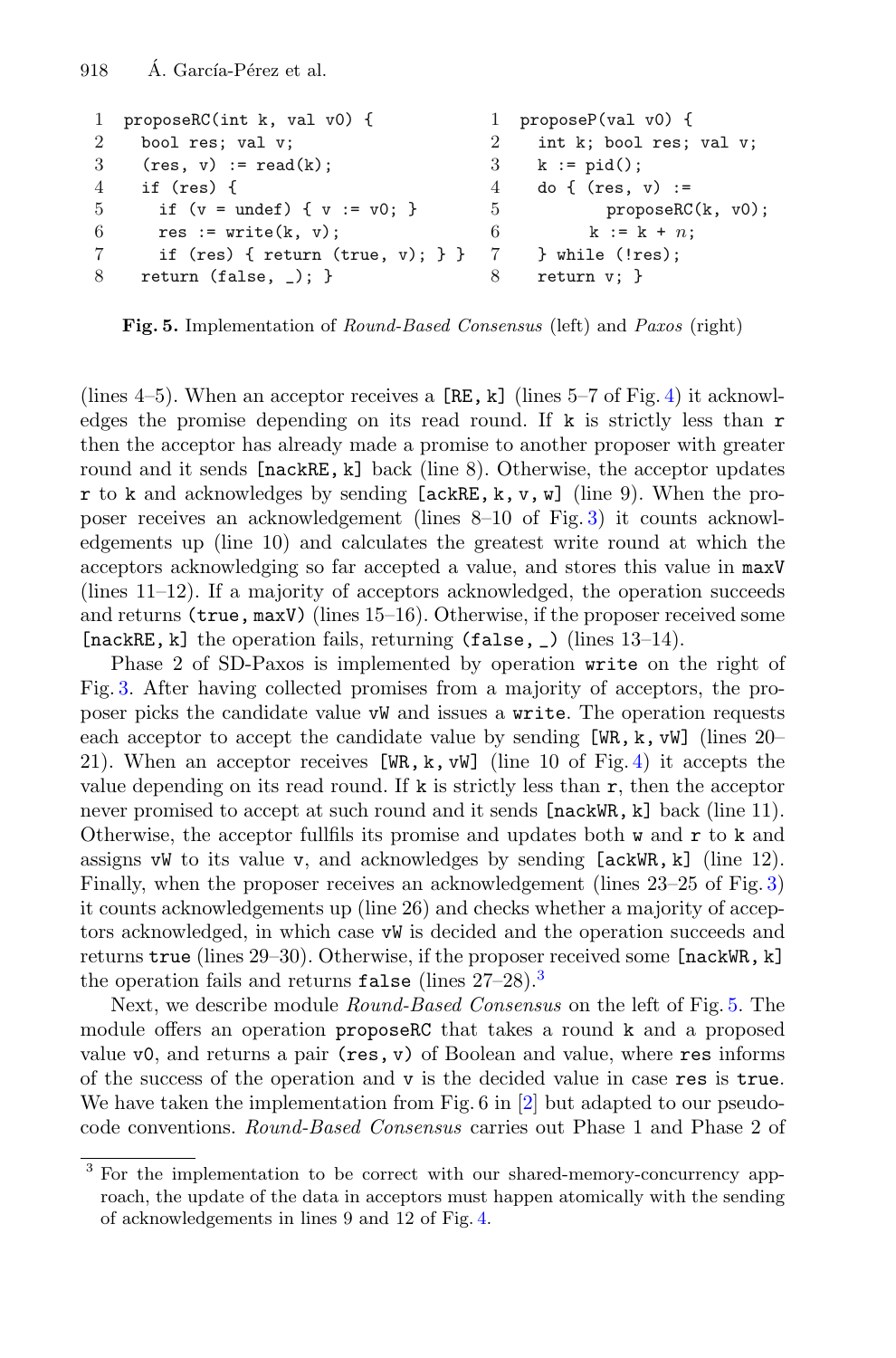

<span id="page-7-0"></span>Fig. 6. Two histories in which a failing write contaminates some acceptor.

SD-Paxos as explained in Sect. [2.](#page-2-2) The operation proposeRC calls read (line 3) and if it succeeds then chooses a candidate value between the proposed value v0 or the value v returned by read (line 5). Then, the operation calls write with the candidate value and returns  $(\text{true}, \text{v})$  if write succeeds, or fails and returns (false, \_) (line 8) if either the read or the write fails.

Finally, the entry module *Paxos* on the right of Fig. [5](#page-6-0) offers an operation proposeP that takes a proposed value v0 and returns the decided value. We assume that the system primitive pid() returns the process identifier of the current process. We have come up with this straightforward implementation of operation proposeP, which calls proposeRC with increasing round until the call succeeds, starting at a round equal to the process identifier pid() and increasing it by the number of processes  $n$  in each iteration. This guarantees that the round used in each invocation to proposeRC is unique.

**The Challenge of Verifying the Deconstruction of Paxos.** Verifying each module of the deconstruction separately is cumbersome because of the distributed character of the algorithm and the nature of a linearisation proof. A process may not be aware of the information that will flow from itself to other processes, but this future information flow may dictate whether some operation has to be linearised at the present. Figure [6](#page-7-0) illustrates this challenge.

Let N1, N2 and N3 adopt both the roles of acceptors and proposers, which propose values  $v_1, v_2$  and  $v_3$  with rounds 1, 2 and 3 respectively. Consider the history on the top of the figure. N2 issues a read with round 2 and gets acknowledgements from all but one acceptors in a quorum. (Let us call this one acceptor A.) None of these acceptors have accepted anything yet and they all return  $\perp$  as the last accepted value at round 0. In parallel, N3 issues a read with round 3 (third line in the figure) and gets acknowledgements from a quorum in which A does not occur. This read succeeds as well and returns (true, undef).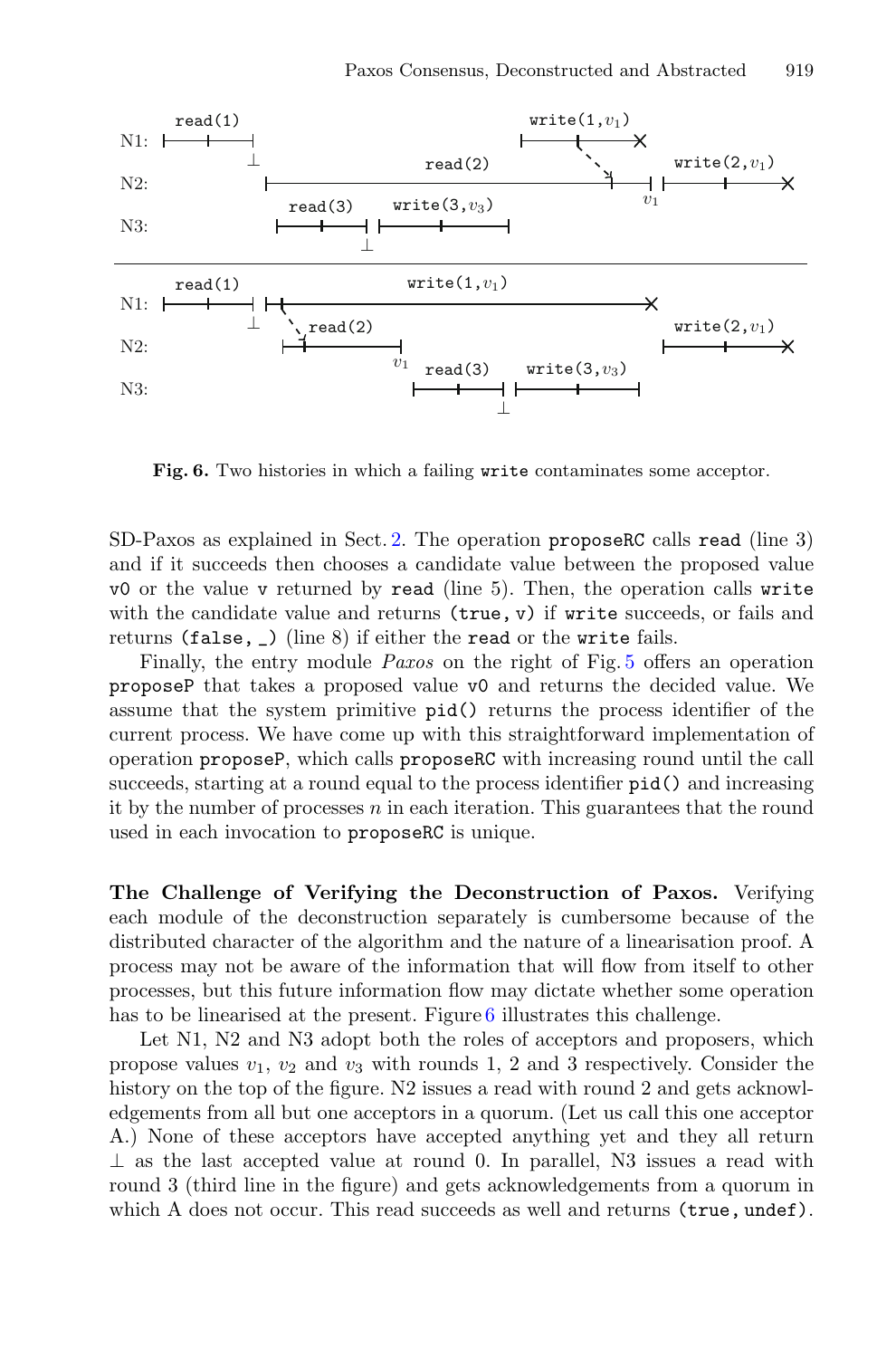```
1 (bool \times val) ptp[1..n] := undef;<br>2 val abs vP := undef: single bool
   val abs_vP := undef; single bool abs_resP[1..n] := undef;
3 proposeP(val v0) {
4 int k; bool res; val v; \frac{assume((v0 = under))}{...}5 k := pid(); ptp[pid()] := (true, v0);
 6 do { ( (res, v) := proposeRC(k, v0);
7 if (res) {
8 for (i := 1, i <= n, i++) {
9 if (ptp[i] = (true, v)) { lin(i); ptp[i] := (false, v); } }
10 if ('(v = v0)) {lin(pid()); ptp[pid()]: = (false, v0); }k := k + n;12 while (!res); return v; }
```
<span id="page-8-0"></span>**Fig. 7.** Instrumented implementation of *Paxos*.

Then N3 issues a write with round 3 and value  $v_3$ . Again, it gets acknowledgements from a quorum in which A does not occur, and the write succeeds deciding value  $v_3$  and returns true. Later on, and in real time order with the write by N3 but in parallel with the read by N2, node N1 issues a write with round 1 and value  $v_1$  (first line in the figure). This write is to fail because the value  $v_3$ was already decided with round 3. However, the write manages to "contaminate" acceptor A with value  $v_1$ , which now acknowledges N2 and sends  $v_1$  as its last accepted value at round 1. Now N2 has gotten acknowledgements from a quorum, and since the other acceptors in the quorum returned 0 as the round of their last accepted value, the read will catch value  $v_1$  accepted at round 1, and the operation succeeds and returns  $(\text{true}, v_1)$ . This history linearises by moving N2's read after N1's write, and by respecting the real time order for the rest of the operations. (The linearisation ought to respect the information flow order between N1 and N2 as well, *i.e.*, N1 contaminates A with value  $v_1$ , which is read by N2.)

In the figure, a segment ending in an  $\times$  indicates that the operation fails. The value returned by a successful read operation is depicted below the end of the segment. The linearisation points are depicted with a thick vertical line, and the dashed arrow indicates that two operations are in the information flow order.

The variation of this scenario on the bottom of Fig. [6](#page-7-0) is also possible, where N1's write and N2's read happen concurrently, but where N2's read is shifted backwards to happen before in real time order with N3's read and write. Since N1's write happens before N2's read in the information flow order, then N1's write has to inexorably linearise before N3's operations, which are the ones that will "steal" N1's valid round.

These examples give us three important hints for designing the specifications of the modules. First, after a decision is committed it is *not enough* to store only the decided value, since a posterior write may contaminate some acceptor with a value different from the decided one. Second, a read operation *may succeed* with some round even if by that time other operation has already succeeded with a higher round. And third, a write with a valid round *may fail* if its round will be "stolen" by a concurrent operation. The non-deterministic specifications that we introduce next allow one to model execution histories as the ones in Fig. [6.](#page-7-0)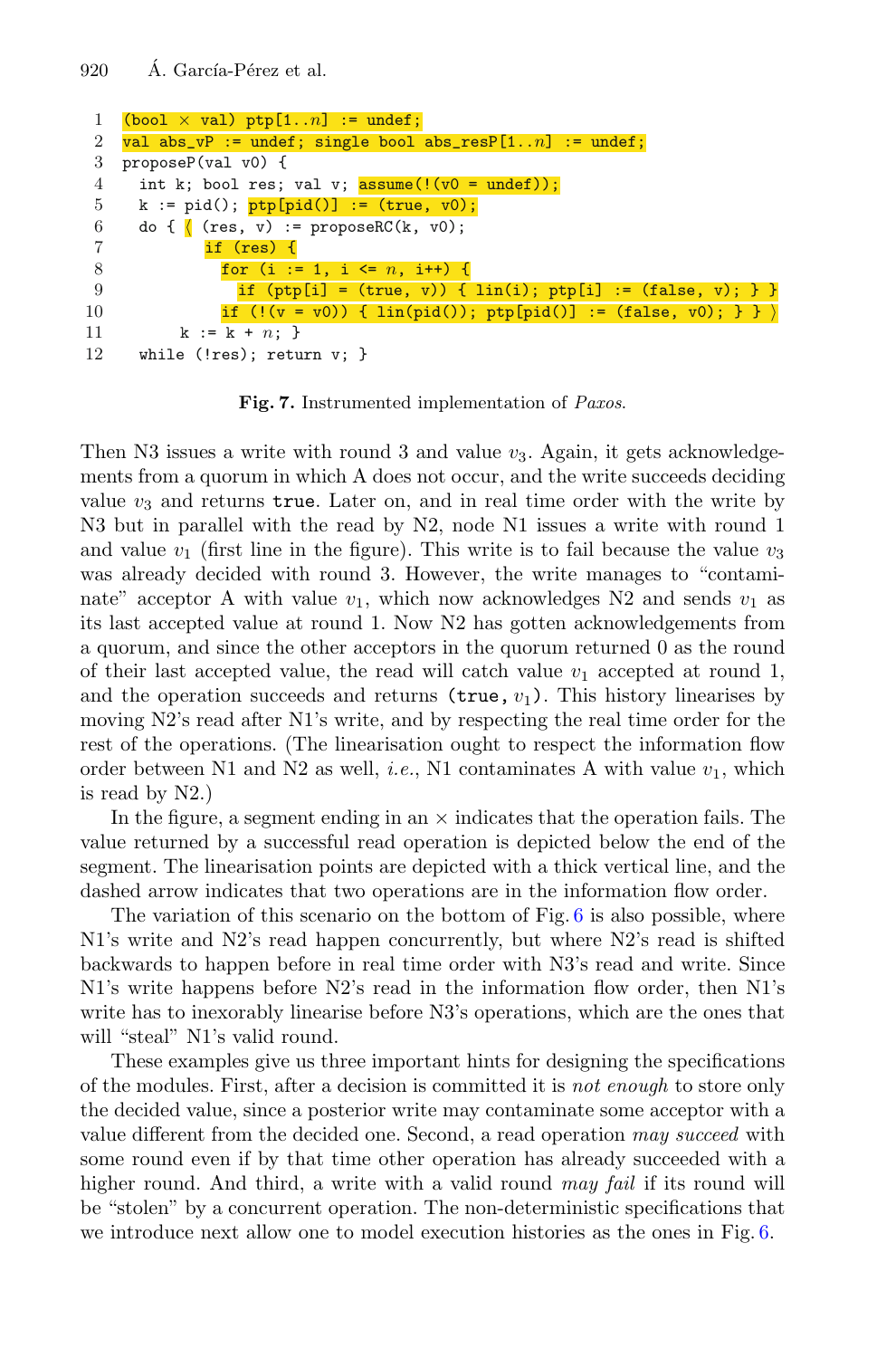## <span id="page-9-0"></span>**4 Modularly Verifying SD-Paxos**

In this section, we provide non-deterministic specifications for *Round-Based Consensus* and *Round-Based Register* and show that each implementation refines its specification [\[9\]](#page-26-3). To do so, we instrument the implementations of all the modules with *linearisation-point* annotations and use Rely/Guarantee reasoning [\[26\]](#page-27-1).

This time we follow a top-down order and start with the entry module *Paxos*.

**Module** *Paxos*. In order to prove that the implementation on the right of Fig. [5](#page-6-0) refines its specification on the right of Fig. [2,](#page-3-0) we introduce the instrumented implementation in Fig. [7,](#page-8-0) which uses the helping mechanism for external linearisation points of [\[18\]](#page-26-5). We assume that each proposer invokes proposeP with a unique proposed value. The auxiliary pending thread pool  $ptp[n]$  is an array of pairs of Booleans and values of length  $n$ , where  $n$  is the number of processes in the system. A cell  $ptp[i]$  containing a pair (true, v) signals that the process i proposed value v and the invocation **propose** $P(v)$  by process i awaits to be linearised. Once this invocation is linearised, the cell  $ptp[i]$  is updated to the pair (false,  $v$ ). A cell ptp[i] containing undef signals that the process i never proposed any value yet. The array  $abs\_resp[n]$  of Boolean single-assignment variables stores the abstract result of each proposer's invocation. A linearisationpoint annotation  $\text{lin}(i)$  takes a process identifier i and performs atomically the abstract operation invoked by proposer i and assigns its result to  $\texttt{abs\_resP}[i]$ . The abstract state is modelled by variable abs\_vP, which corresponds to variable vP in the specification on the right of Fig. [2.](#page-3-0) One invocation of proposeP may help linearise other invocations as follows. The linearisation point is together with the invocation to proposeRC (line 6). If proposeRC committed with some value v, the instrumented implementation traverses ptp and linearises all the proposers which were proposing value v (the proposer may linearise itself in this traversal) (lines 8–9). Then, the current proposer linearises itself if its proposed value v0 is different from v (line 10), and the operation returns v (line 12). All the annotations and code in lines 6–10 are executed inside an atomic block, together with the invocation to proposeRC(k, v0).

**Theorem 1.** *The implementation of Paxos on the right of Fig. [5](#page-6-0) linearises with respect to its specification on the right of Fig. [2.](#page-3-0)*

**Module** *Round-Based Consensus*. The top of Fig. [8](#page-10-0) shows the nondeterministic module's specification. Global variable vRC is the decided value, initially undef. Global variable roundRC is the highest round at which some value was decided, initially 0; a global set of values valsRC (initially empty) contains values that may have been proposed by proposers. The specification is non-deterministic in that local value vD and Boolean b are unspecified, which we model by assigning random values to them. We assume that the current process identifier is  $((k-1) \mod n) + 1$ , which is consistent with how rounds are assigned to each process and incremented in the code of proposeP on the right of Fig. [5.](#page-6-0) If the unspecified value vD is neither in the set valsRC nor equal to v0 then the operation returns (false, \_) (line 11). This models that the operation fails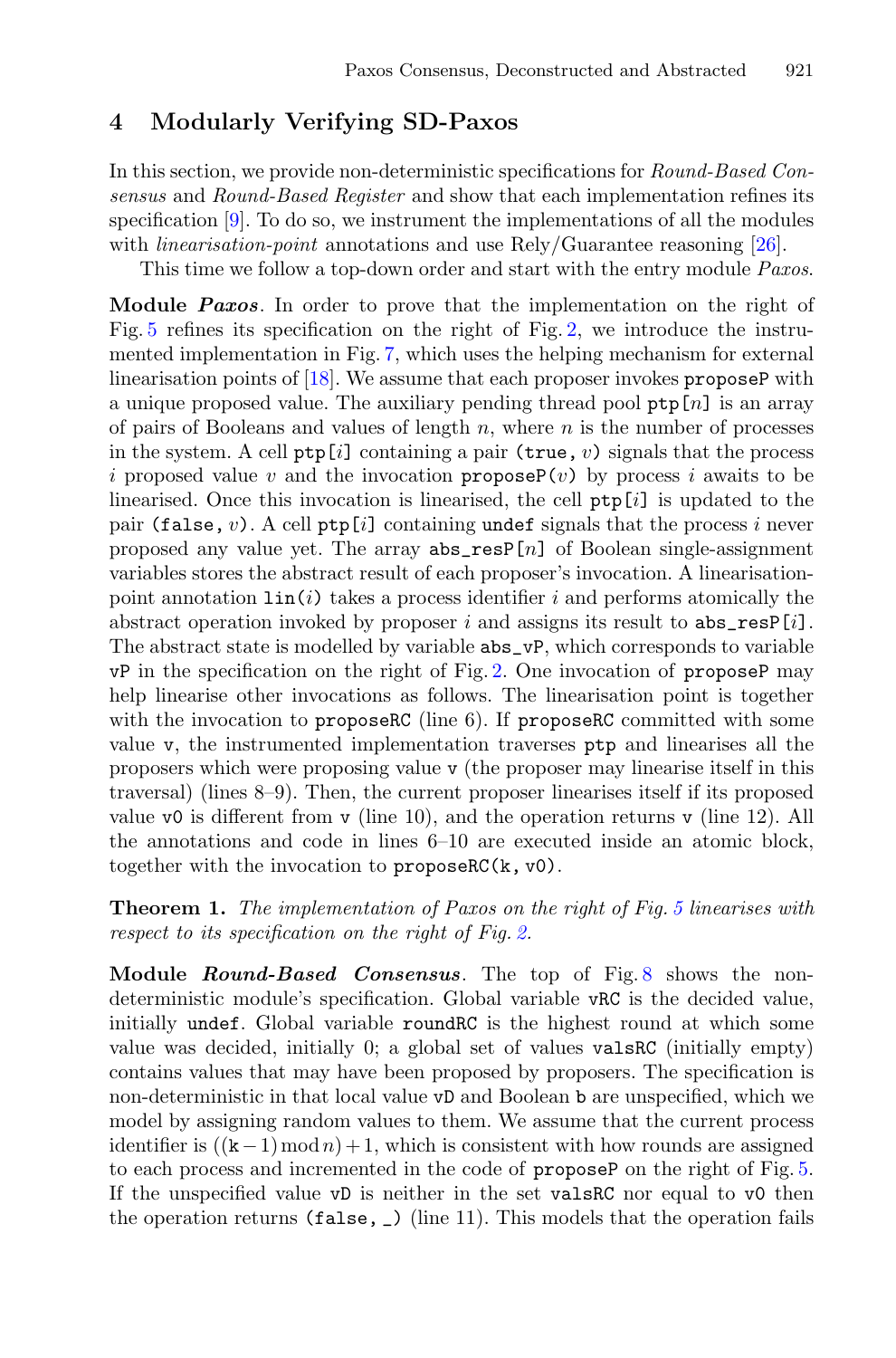```
1 val vRC := undef; int roundRC := 0; set of val valsRC := \{\};
2 proposeRC(int k, val v0) {
\frac{3}{4}\langle val vD := random(); bool b := random();
         assume(l(v0 = under)); assume(pid() = ((k - 1) mod n) + 1);5 if (vD \in (valsRC \cup \{v0\})) {<br>6 valsRC := valsRC \cup \{vD\};
6 valsRC := valsRC ∪ {vD};<br>7 if (b && (k >= roundRC))
           if (b && (k >= roundRC)) { roundRC := k;
8 if (vRC = under) \{ vRC := vD; \}9 return (true, vRC); }
10 else { return (false, _); } }
11 else { return (false, \Box); } \rangle }
 1 val abs_vRC := undef; int abs_roundRC := 0;
2 set of val abs_valsRC := \{\};
3 proposeRC(int k, val v0) {
4 single (bool \times val) abs_resRC := undef; bool res; val v;<br>5 assume(!(v0 = undef)); assume(pid() = ((k - 1) mod n) +
      assume(!(v0 =undef)); assume(pid() = ((k - 1) mod n) + 1);\left\{ \begin{array}{l} \text{(res, v)} \text{ := } \text{read(k)} \text{; } \text{ if } \text{ (res = false)} \text{ } \{ \text{ } \text{linkC}(\text{undef, } \text{ } \text{)}. \text{ } \} \end{array} \right\}7 if (res) { if (v = undef) { v := v0; }
 8 (
                   \langle res := write(k, v); if (res) { linRC(v, true); }
9 else { linRC(v, false); } }<br>10 if (res) { return (true, v); } }
                    if (res) { return (true, v); } }
11 return (false, _); }
```
<span id="page-10-0"></span>**Fig. 8.** Specification (top) and instrumented implementation (bottom) of *Round-Based Consensus*.

without contaminating any acceptor. Otherwise, the operation may contaminate some acceptor and the value vD is added to the set valsRC (line 6). Now, if the unspecified Boolean b is false, then the operation returns (false, \_) (lines 7 and 10), which models that the round will be stolen by a posterior operation. Finally, the operation succeeds if k is greater or equal than round RC (line 7), and roundRC and vRC are updated and the operation returns (true, vRC) (lines 7–9).

In order to prove that the implementation in Fig. [5](#page-6-0) linearises with respect to the specification on the top of Fig. [8,](#page-10-0) we use the instrumented implementation on the bottom of the same figure, where the abstract state is modelled by variables abs\_vRC, abs\_roundRC and abs\_valsRC in lines 1–2, the local singleassignment variable abs\_resRC stores the result of the abstract operation, and the linearisation-point annotations  $\text{linkC}(vD, b)$  take a value and a Boolean parameters and invoke the non-deterministic abstract operation and disambiguate it by assigning the parameters to the unspecified vD and b of the specification. There are two linearisation points together with the invocations of read (line 6) and write (line 8). If read fails, then we linearise forcing the unspecified vD to be undef (line 6), which ensures that the abstract operation fails without adding any value to abs\_valsRC nor updating the round abs\_roundRC. Otherwise, if write succeeds with value v, then we linearise forcing the unspecified value vD and Boolean b to be v and true respectively (line 8). This ensures that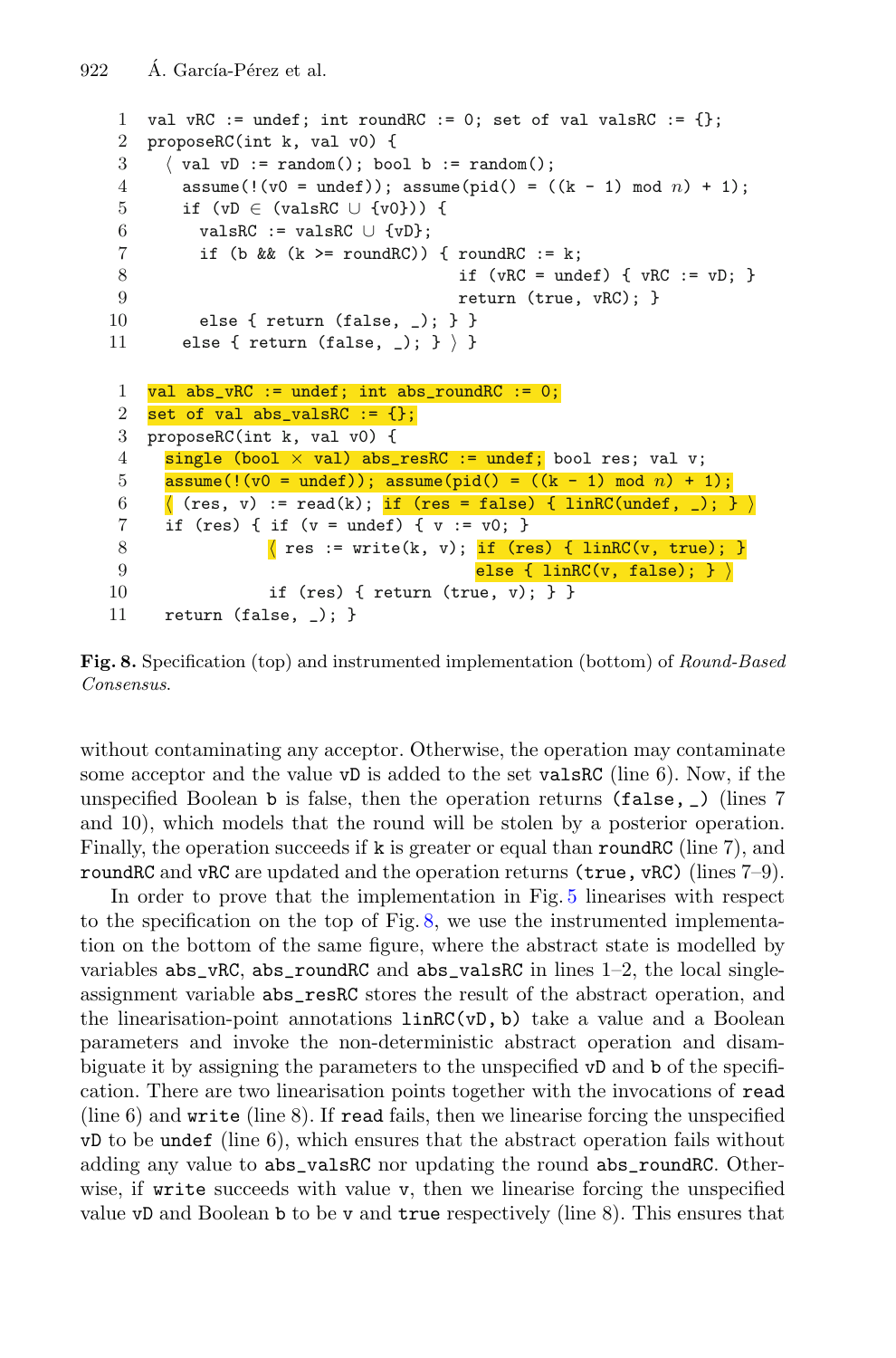```
1 read(int k) {
 \frac{2}{3}\langle val vD := random():
         bool b := \text{random}(); val v;
 4 assume(vD \in valsRR);<br>5 assume(pid() =
         assume(pid() =6 ((k - 1) \mod n) + 1);7 if (b) {
 8 if (k \ge r roundRR) {
9 roundRR := k;<br>10 if (! (vRR = u)if (!(\text{vRR} = \text{undef})) {
11 v := vRR; }
12 else { v := vD; } }<br>13 else { v := vD: }
           else { v := vD; }
14 return (true, v); }
15 else { return (false, \Box); \} \} 30
                                                 16 val vRR := undef;<br>17 int roundRR := 0:
                                                      int roundRR := 0:
                                                 18 set of val valsRR := \{undef};19
                                                 20 write(int k, val vW) {
                                                 \frac{21}{22}\langle bool b := random();
                                                          assume('(vW = undef));
                                                 23 assume(pid() =
                                                 24 ((k - 1) \mod n) + 1);<br>
25 valsRR := valsRR \cup {vW}
                                                 25 valsRR := valsRR \cup {vW};<br>26 if (b & k (k >= roundRR))
                                                          if (b &\& (k >= roundRR)) {
                                                 27 roundRR := k;<br>28 vRR := vW:
                                                            vRR := vW:
                                                 29 return true; }
                                                          else { return false; } } ) }
```
<span id="page-11-0"></span>**Fig. 9.** Specification of *Round-Based Register*.

the abstract operation succeeds and updates the round abs\_roundRC to k and assigns v to the decided value abs\_vRC. If write fails then we linearise forcing the unspecified  $\nabla$  and  $\bf{b}$  to be v and false respectively (line 9). This ensures that the abstract operation fails.

**Theorem 2.** *The implementation of Round-Based Consensus in Fig. [5](#page-6-0) linearises with respect to its specification on the top of Fig. [8.](#page-10-0)*

**Module** *Round-Based Register*. Figure [9](#page-11-0) shows the module's nondeterministic specification. Global variable vRR represents the decided value, initially undef. Global variable roundRR represents the current round, initially 0, and global set of values valsRR, initially containing undef, stores values that may have been proposed by some proposer. The specification is non-deterministic in that method read has unspecified local Boolean b and local value vD (we assume that vD is valsRR), and method write has unspecified local Boolean b. We assume the current process identifier is  $((k-1) \mod n) + 1$ .

Let us explain the specification of the read operation. The operation can succeed regardless of the proposer's round k, depending on the value of the unspecified Boolean **b**. If **b** is true and the proposer's round **k** is valid (line 8), then the read round is updated to  $k$  (line 9) and the operation returns (true, v) (line 14), where v is the read value, which coincides with the decided value if some decision was committed already or with vD otherwise. Now to the specification of operation write. The value vW is always added to the set valsRR (line 25). If the unspecified Boolean b is false (the round will be stolen by a posterior operation) or if the round k is non-valid, then the operation returns false (lines 26 and 30). Otherwise, the current round is updated to k, and the decided value vRR is updated to vW and the operation returns true (lines 27–29).

In order to prove that the implementation in Figs. [3](#page-4-0) and [4](#page-5-0) linearises with respect to the specification in Fig. [9,](#page-11-0) we use the instrumented implementation in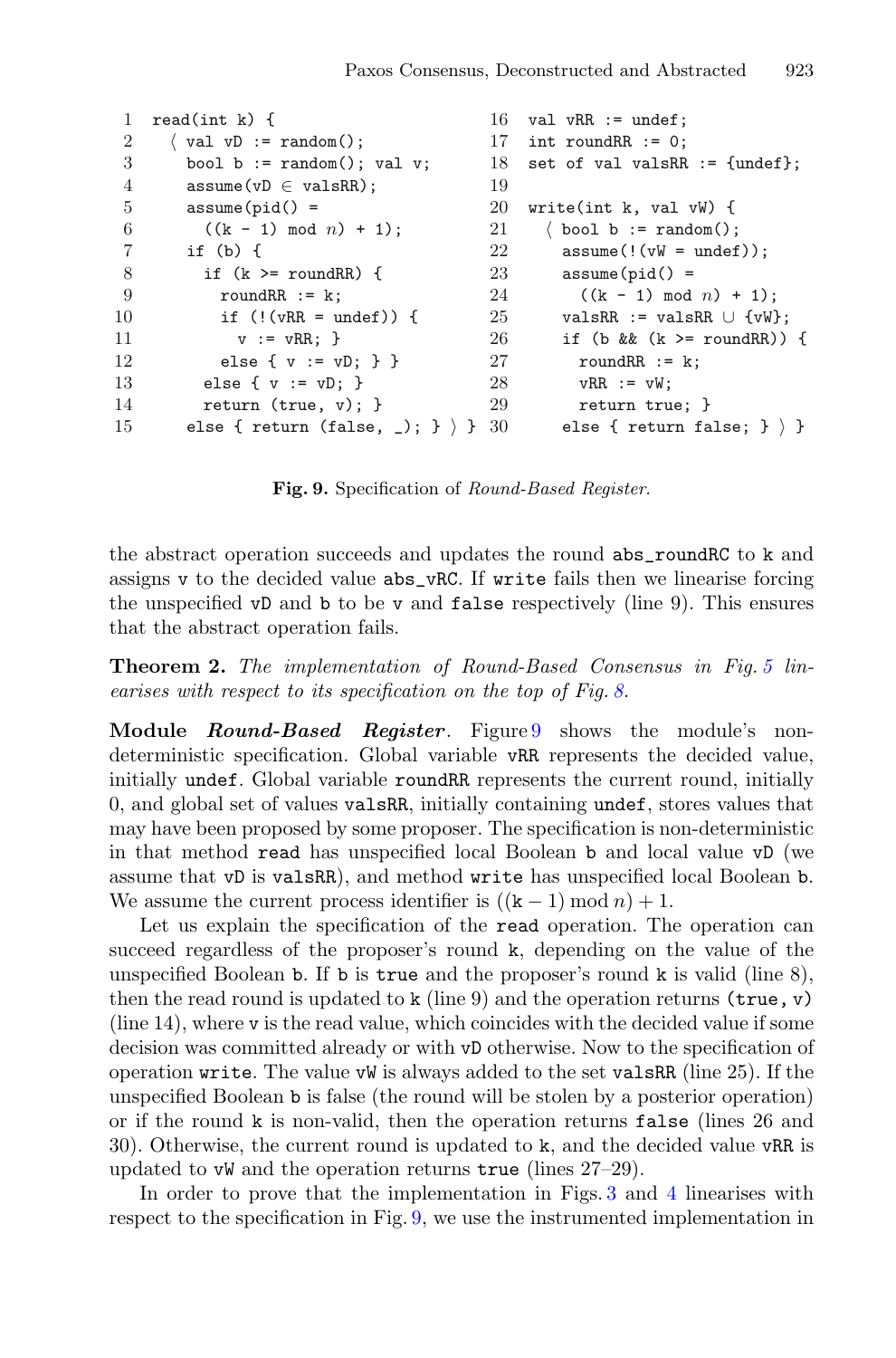Figs. [10](#page-13-0) and [11,](#page-14-0) which uses prophecy variables [\[1](#page-25-1)[,26](#page-27-1)] that "guess" whether the execution of the method will reach a particular program location or not. The instrumented implementation also uses external linearisation points. In particular, the code of the acceptors may help to linearise some of the invocations to read and write, based on the prophecies and on auxiliary variables that count the number of acknowledgements sent by acceptors after each invocation of a read or a write. The next paragraphs elaborate on our use of prophecy variables and on our helping mechanism.

Variables abs\_vRR, abs\_roundRR and abs\_valsRR in Fig. [10](#page-13-0) model the abstract state. They are initially set to undef, 0 and the set containing undef respectively. Variable  $\texttt{abs\_res\_r}[k]$  is an infinite array of single-assignment pairs of Boolean and value that model the abstract results of the invocations to read. (Think of an infinite array as a map from integers to some type; we use the array notation for convenience.) Similarly, variable  $\texttt{abs\_res\_w}[k]$  is an infinite array of single-assignment Booleans that models the abstract results of the invocations to write. All the cells in both arrays are initially undef (*e.g.* the initial maps are empty). Variables  $\text{count}_{r}[k]$  and  $\text{count}_{r}[k]$  are infinite arrays of integers that model the number of acknowledgements sent (but not necessarily received yet) from acceptors in response to respectively read or write requests. All cells in both arrays are initially 0. The variable proph  $\mathbf{r}[k]$  is an infinite array of single-assignment pairs  $\mathbf{bool} \times \mathbf{val}$ , modelling the prophecy for the invocations of read, and variable  $\text{proph}_{\mathbf{k}}[k]$  is an infinite array of singleassignment Booleans modelling the prophecy for the invocations of write.

The linearisation-point annotations  $\text{linkE}(k, vD, b)$  for read take the proposer's round k, a value vD and a Boolean b, and they invoke the abstract operation and disambiguate it by assigning the parameters to the unspecified vD and b of the specification on the left of Fig. [9.](#page-11-0) At the beginning of a read(k) (lines 11–14 of Fig. [10\)](#page-13-0), the prophecy  $\texttt{proph}_r[k]$  is set to (true, v) if the invocation reaches PL: RE\_SUCC in line 26. The v is defined to coincide with maxV at the time when that location is reached. That is,  $v$  is the value accepted at the greatest round by the acceptors acknowledging so far, or undefined if no acceptor ever accepted any value. If the operation reaches PL: RE\_FAIL in line 24 instead, the prophecy is set to (false, \_). (If the method never returns, the prophecy is left undef since it will never linearise.) A successful read(k) lin-earises in the code of the acceptor in Fig. [11,](#page-14-0) when the  $\lceil (n+1)/2 \rceil$ th acceptor sends [ackRE, k, v, w], and only if the prophecy is  $(\text{true}, v)$  and the operation was not linearised before (lines  $10-14$ ). We force the unspecified vD and b to be v and true respectively, which ensures that the abstract operation succeeds and returns (true,  $v$ ). A failing read(k) linearises at the return in the code of read (lines  $23-24$  of Fig. [10\)](#page-13-0), after the reception of  $[{\tt lackRE}, k]$  from one acceptor. We force the unspecified vD and b to be undef and false respectively, which ensures that the abstract operation fails.

The linearisation-point annotations  $\text{linkR}(k, vW, b)$  for write take the proposer's round k and value vW, and a Boolean b, and they invoke the abstract operation and disambiguate it by assigning the parameter to the unspecified b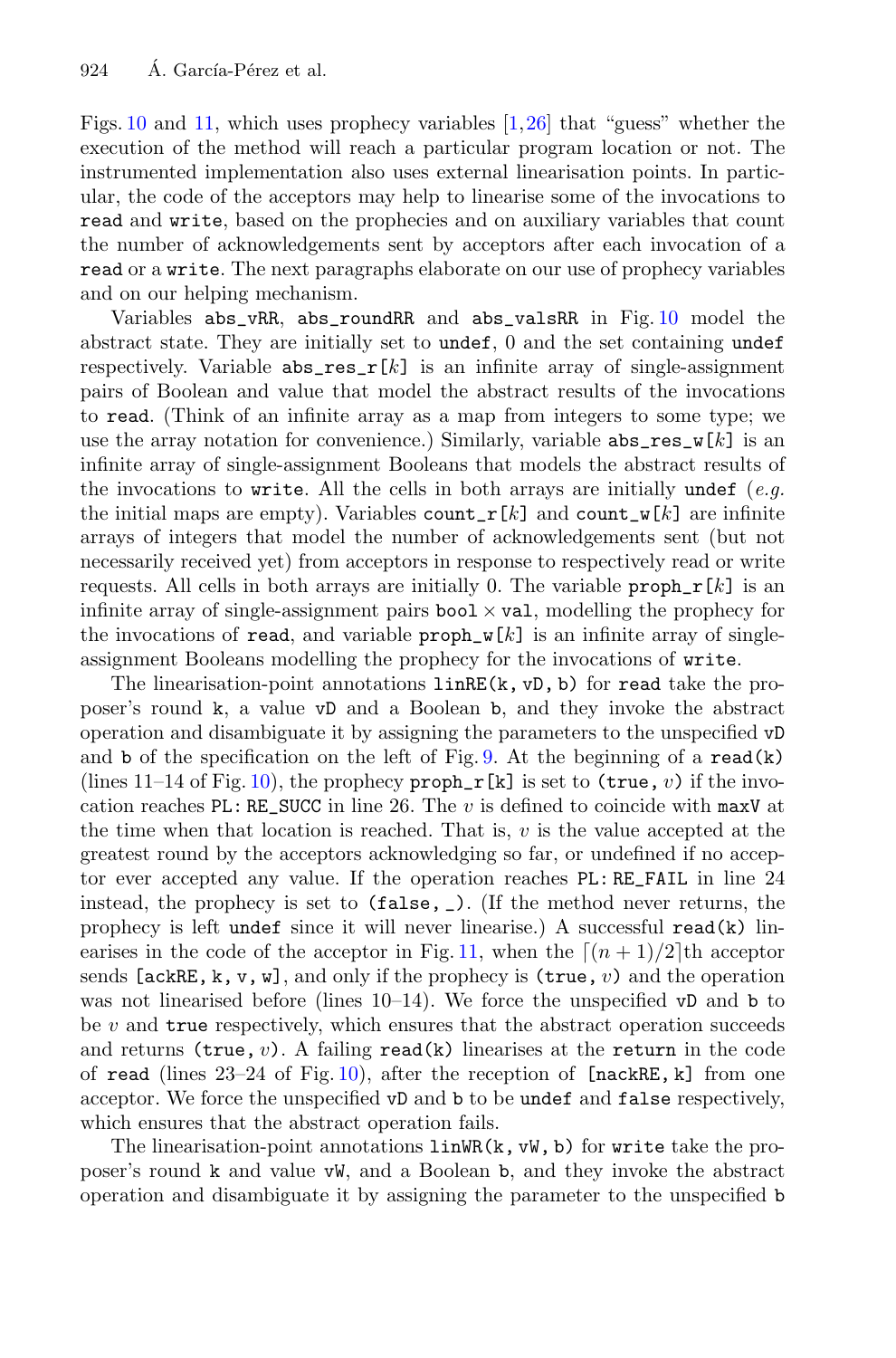```
1 val abs vRR := undef; int abs roundRR := 0;
 2 set of val abs_valsRR := \{undef\};3 single val abs res r[1..\infty] := undef:
 4 single val abs_res_w[1..\infty] := undef;
 5 int count_r[1..\infty] := 0; int count_w[1..\infty] := 0;<br>6 single (bool \times val) proph r[1..\infty] := undef:
 6 single (bool \times val) proph_r[1..\infty] := undef;<br>7 single bool proph_w[i..\infty] := undef:
 7 single bool proph_w[i..\infty] := undef;<br>8 read(int k) {
     read(int k) {
 9 int j; val v; set of int Q; int maxKW; val maxV; msg m;
10 \text{assume}(\text{pid}() = ((k - 1) \text{ mod } n) + 1);\begin{array}{c} 11 \\ 12 \end{array}if (operation reaches PL: RE SUCC and define v = \max V at that time) {
12 \frac{1}{\text{proph\_r[k]}} := (\text{true}, v);<br>13 \frac{1}{\text{else}} = \frac{1}{\text{time}} \cdot \frac{1}{\text{time}}else { if (operation reaches PL: RE_FAIL) {
14 proph_r[k] := (false, _); } } }<br>15 for (i := 1, i <= n, i++) { send(i, [RE, b
       for (j := 1, j <= n, j++) { send(j, [RE, k]); }
16 maxKW := 0; maxV := undef; Q := \{\};
17 do { (j, m) := receive();
18 switch (m) {
19 case [ackRE, @k, v, kW]:
20 Q := Q \cup \{j\};<br>21 if (kW >= max)
                   if (kW \geq maxKW) { maxKW := kW; maxV := v; }
22 case [nackRE, @k]:
23 \sqrt{ }\langle linRE(k, undef, false); proph_r[k] := undef;
24 return (false, _); \frac{\gamma}{\gamma} PL: RE_FAIL<br>25 } if (|0| = \lceil (n+1)/2 \rceil) {
25 } if (|\mathbb{Q}| = |(n+1)/2|) {<br>26 <br>return (true, maxV)
                    return (true, maxV); } } // PL: RE_SUCC
27 while (true); }
28 write(int k, val vW) {
29 int j; set of int Q; msg m;
30 assume(!(vW = undef)); assume(pid() = ((k - 1) \mod n) + 1);
\frac{31}{32}\langle if (operation reaches PL: WR_SUCC) { proph_w[k] := true; }
         else { if (operation reaches PL: WR_FAIL) {
33 proph_w[k] := false; }} } }<br>34 for (i := 1, i <= n, i++) { send(i,
       for (j := 1, j <= n, j++) { send(j, [WR, k, vW]); }
35 \qquad Q := \{\};
36 do { (j, m) := receive();
37 switch (m) {
38 case [ackWR, @k]:
39 Q := Q ∪ {j};<br>40 case [nackWR, 0
                case [nackWR, @k]:
41 \langle\langle if (count_w[k] = 0) {
42 linWR(k, vW, false); proph_w[k] := undef; }
43 return false; /// PL: WR_FAIL<br>44 \rightarrow if (|0| = \lceil (n+1)/2 \rceil) {
44 \} if (|\mathbb{Q}| = \lceil (\mathbb{n}+1)/2 \rceil) {<br>45 return true: } } /
                    return true; } } // PL: WR_SUCC
46 while (true); }
```
<span id="page-13-0"></span>**Fig. 10.** Instrumented implementation of read and write methods.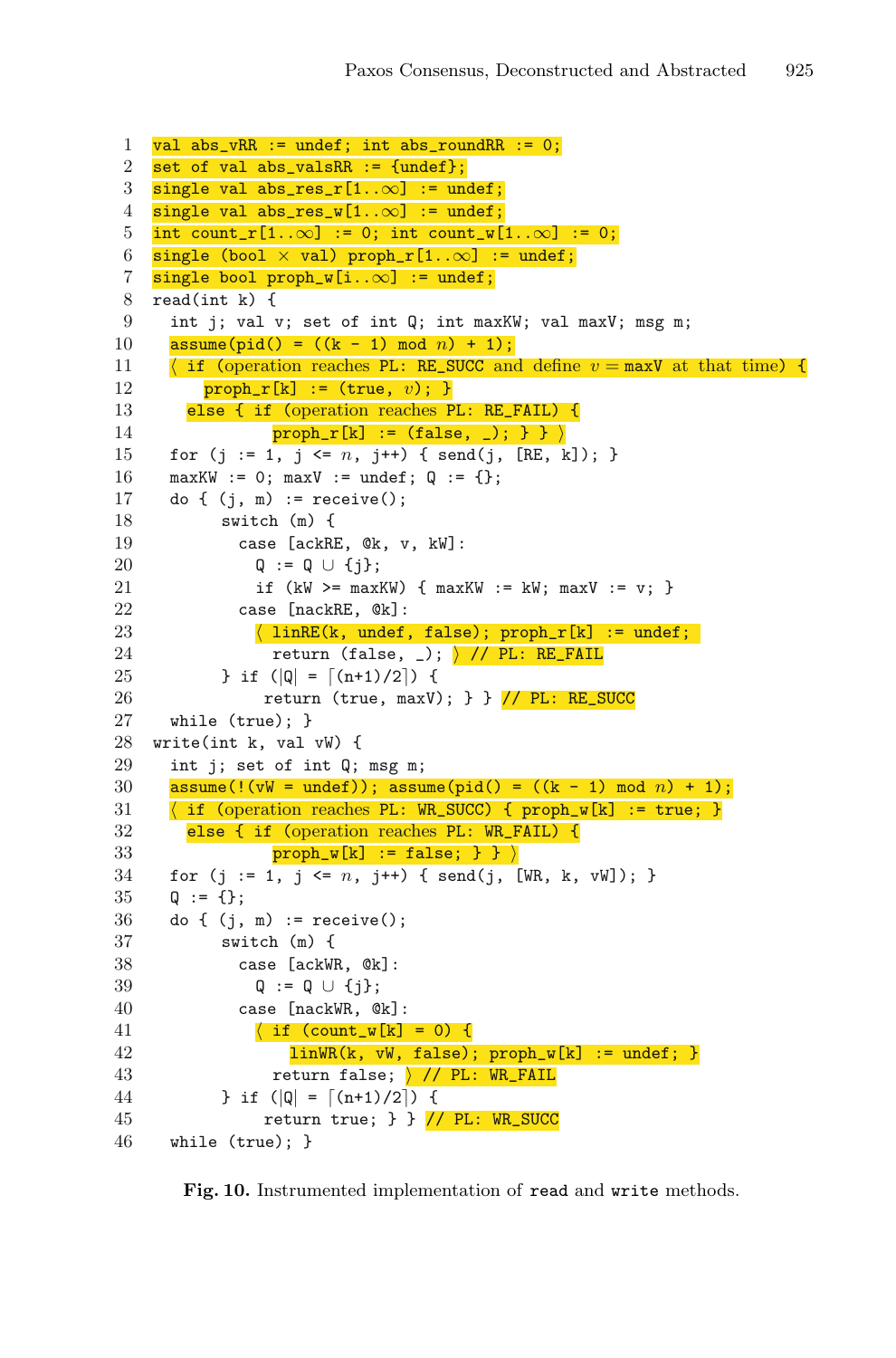```
1 process Acceptor(int j) {
2 val v := undef; int r := 0; int w := 0;
3 start() {
4 int i; msg m; int k;
5 do { (i, m) := receive();
6 switch (m) {<br>
7 case [RE, 1]case [RE, k]:
8 if (k < r) { send(i, [nackRE, k]); }
 9 else { \langle r := k;10 if (abs\_res_r[k] = under) {
11 if (prD_F[k] = (true, v)) {
12 if (count_r[k] = [(n+1)/2] - 1)<br>13 1in RE(k, v, true); } } }
                               linkE(k, v, true); } } }
14 case [WR, k, v\overline{w}]: [k]++; send(i, [ackRE, k, v, w]); \} }
               case [WR, k, vW]:
16 if (k < r) { send(j, i, [nackWR, k]); }
17 else { \langle r : = k; w : = k; v : = vW;18 if (abs\_res_w[k] = under) {
19 if ('|(proph_w[k] = undef))20 if (proph_w[k]) {
21 \frac{1}{2} \frac{1}{2} \frac{1}{2} \frac{1}{2} \frac{1}{2} \frac{1}{2} \frac{1}{2} \frac{1}{2} \frac{1}{2} \frac{1}{2} \frac{1}{2} \frac{1}{2} \frac{1}{2} \frac{1}{2} \frac{1}{2} \frac{1}{2} \frac{1}{2} \frac{1}{2} \frac{1}{2} \frac{1}{2} \frac{1}{2} \frac{1}{2}link(k, vW, true); } }
23 else { linWR(k, vW, false); } } }
24 count_w[k]++; send(j, i, [ackWR, k]); > 35 <br> } }
             25 } }
26 while (true); } }
```
<span id="page-14-0"></span>**Fig. 11.** Instrumented implementation of acceptor processes.

of the specification on the right of Fig. [9.](#page-11-0) At the beginning of a write  $(k, vW)$ (lines 31–33 of Fig. [10\)](#page-13-0), the prophecy  $\text{proph}_r[k]$  is set to true if the invocation reaches PL: WR\_SUCC in line 45, or to false if it reaches PL: WR\_FAIL in line 43 (or it is left undef if the method never returns). A successfully write $(k, vW)$ linearises in the code of the acceptor in Fig. [11,](#page-14-0) when the  $(n+1)/2$ <sup>th</sup> acceptor sends [ackWR, k], and only if the prophecy is true and the operation was not linearised before (lines  $17-24$ ). We force the unspecified b to be true, which ensures that the abstract operation succeeds deciding value vW and updates roundRR to k. A failing  $write(k, vW)$  may linearise either at the return in its own code (lines  $41-43$  of Fig. [10\)](#page-13-0) if the proposer received one [nackWR, k] and no acceptor sent any [ackWR, k] yet, or at the code of the acceptor, when the first acceptor sends [ackWR, k], and only if the prophecy is false and the operation was not linearised before. In both cases, we force the unspecified b to be false, which ensures that the abstract operation fails.

**Theorem 3.** *The implementation of Round-Based Register in Figs. [10](#page-13-0) and [11](#page-14-0) linearises with respect to its specification in Fig. [9.](#page-11-0)*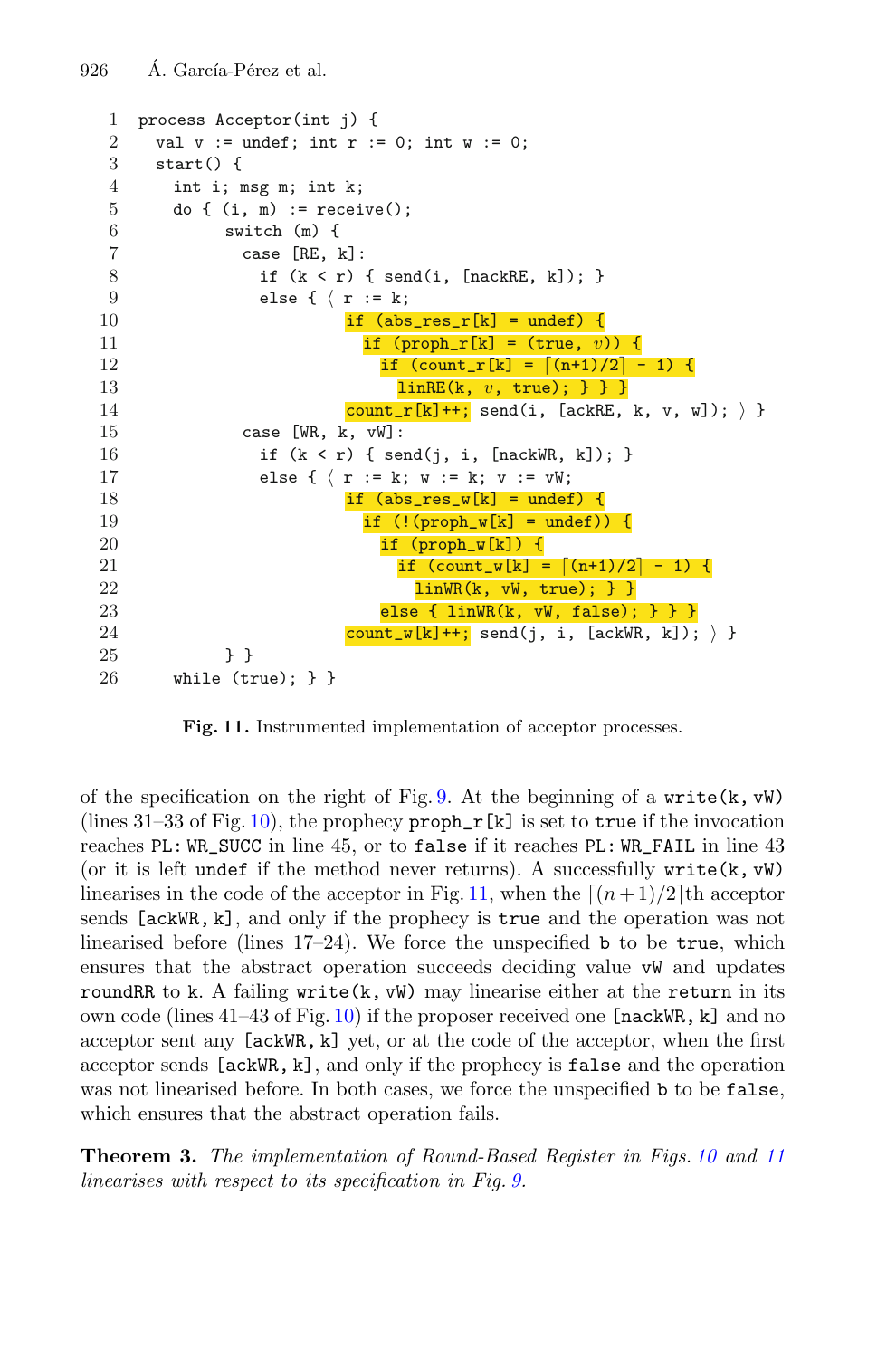### <span id="page-15-0"></span>**5 Multi-Paxos via Network Transformations**

We now turn to more complicated distributed protocols that build upon the idea of Paxos consensus. Our ultimate goal is to reuse the verification result from the Sects. [3](#page-3-1) and [4,](#page-9-0) as well as the high-level round-based register interface. In this section, we will demonstrate how to reason about an implementation of Multi-Paxos as of an array of *independent* instances of the *Paxos* module defined previously, despite the subtle dependencies between its sub-components, as present in Multi-Paxos's "canonical" implementations [\[5](#page-26-6)[,15](#page-26-1),[27\]](#page-27-0). While an abstraction of Multi-Paxos to an array of independent shared "single-shot" registers is almost folklore, what appears to be inherently difficult is to verify a Multi-Paxos-based consensus (*wrt.* to the array-based abstraction) by means of *reusing* the proof of a SD-Paxos. All proofs of Multi-Paxos we are aware of are, thus, *non-modular* with respect to underlying SD-Paxos instances  $[5,22,24]$  $[5,22,24]$  $[5,22,24]$  $[5,22,24]$ , *i.e.*, they require one to redesign the invariants of the *entire* consensus protocol.

This proof modularity challenge stems from the optimised nature of a classical Multi-Paxos protocol, as well as its real-world implementations [\[6](#page-26-9)]. In this part of our work is to distil such protocol-aware optimisations into a separate *network semantics layer*, and show that each of them refines the semantics of a Cartesian product-based view, *i.e.*, exhibits the very same client-observable behaviours. To do so, we will establishing the refinement between the optimised implementations of Multi-Paxos and a simple Cartesian product abstraction, which will allow to extend the register-based abstraction, explored before in this paper, to what is considered to be a canonical amortised Multi-Paxos implementation.

#### **5.1 Abstract Distributed Protocols**

We start by presenting the formal definitions of encoding distributed protocols (including Paxos), their message vocabularies, protocol-based network semantics, and the notion of an observable behaviours.

**Protocols and Messages.** Figure [12](#page-15-1) provides basic definitions of the distributed protocols and their components. Each protocol  $p$  is a tuple  $\langle \Delta, \mathcal{M}, \mathcal{S}_{\text{int}}, \mathcal{S}_{\text{rcv}}, \mathcal{S}_{\text{snd}} \rangle$ .  $\Delta$  is a set of local states, which can be assigned to each of the participating nodes, also determining the node's role via an addi-

| Protocols      | $\mathcal{P} \ni p \triangleq \langle \Delta, \mathcal{M}, \mathcal{S} \rangle$ |
|----------------|---------------------------------------------------------------------------------|
|                | Configurations $\Sigma \ni \sigma \triangleq \textsf{Nodes} \rightarrow \Delta$ |
| Internal steps | $\mathcal{S}_{\mathrm{int}} \in \Delta \times \Delta$                           |
| Receive-steps  | $\mathcal{S}_{\text{rcv}} \in \Delta \times \mathcal{M} \times \Delta$          |
| Send-steps     | $\mathcal{S}_{\text{snd}} \in \Delta \times \Delta \times \wp(\mathcal{M})$     |
|                |                                                                                 |

<span id="page-15-1"></span>**Fig. 12.** States and transitions.

tional tag,<sup>[4](#page-15-2)</sup> if necessary (*e.g.*, an acceptor and a proposer states in Paxos are different).  $M$  is a "message vocabulary", determining the set of messages that can be used for communication between the nodes.

<span id="page-15-2"></span> $^4$  We leave out implicit the consistency laws for the state, that are protocol-specific.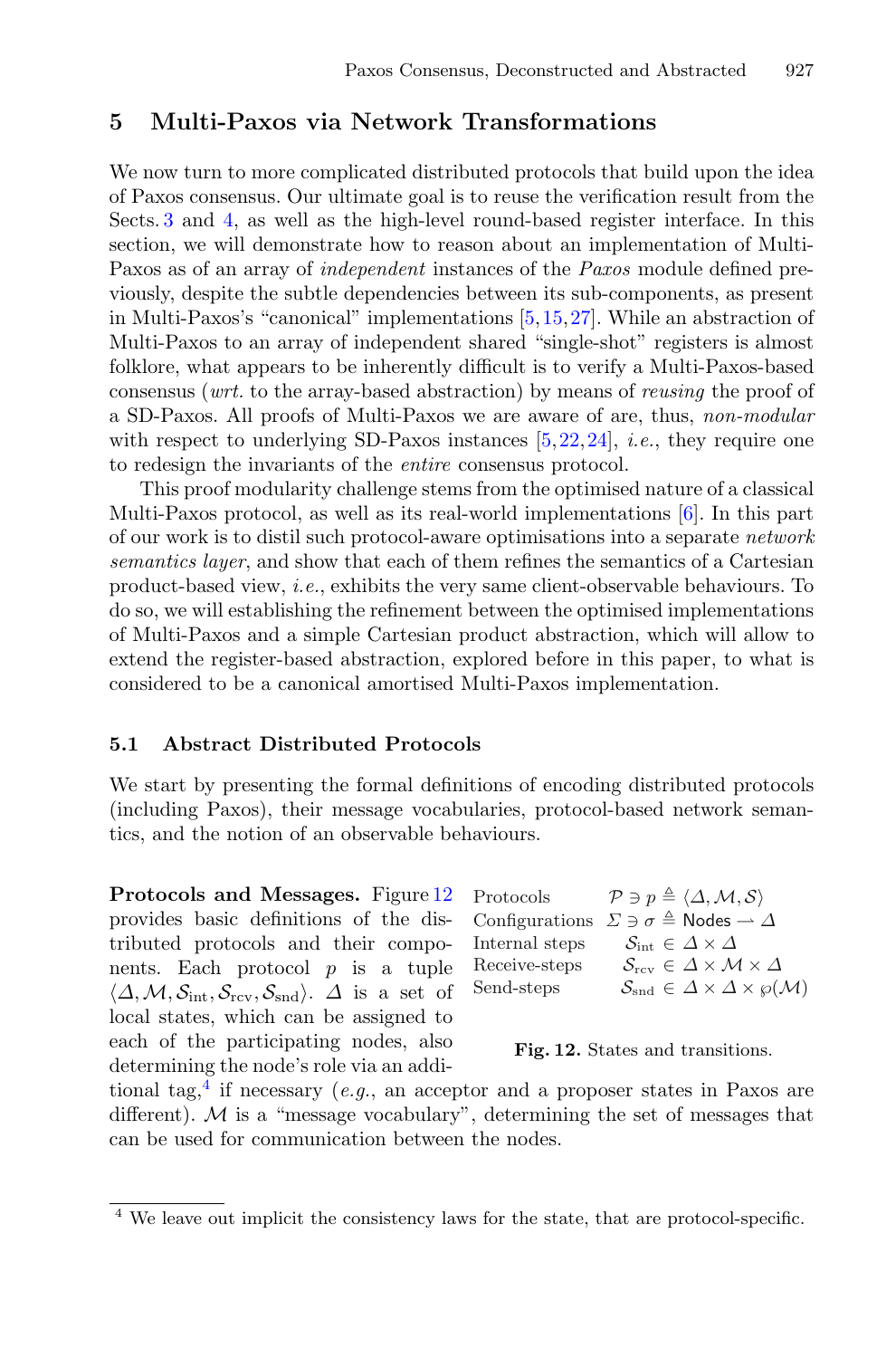

<span id="page-16-0"></span>**Fig. 13.** Transition rules of the simple protocol-aware network semantics

Messages can be thought of as JavaScript-like dictionaries, pairing unique fields (isomorphic to strings) with their values. For the sake of a uniform treatment, we assume that each message  $m \in \mathcal{M}$  has at least two fields, *from* and *to* that point to the source and the destination node of a message, correspondingly. In addition to that, for simplicity we will assume that each message carries a Boolean field *active*, which is set to True when the message is sent and is set to False when the message is received by its destination node. This flag is required to keep history information about messages sent in the past, which is customary in frameworks for reasoning about distributed protocols  $[10,23,28]$  $[10,23,28]$  $[10,23,28]$ . We assume that a "message soup" M is a multiset of messages (*i.e.* a set with zero or more copies of each message) and we consider that each copy of the same message in the multiset has its own "identity", and we write  $m \neq m'$  to represent that m and  $m'$  are not the same copy of a particular message.

Finally,  $S_{\text{int,rev,snd}}$  are step-relations that correspond to the internal changes in the local state of a node  $(\mathcal{S}_{int})$ , as well as changes associated with sending  $(\mathcal{S}_{\text{snd}})$  and receiving  $(\mathcal{S}_{\text{rcv}})$  messages by a node, as allowed by the protocol. Specifically,  $S_{\text{int}}$  relates a local node state before and after the allowed internal change;  $\mathcal{S}_{\text{rcv}}$  relates the initial state and an incoming message  $m \in \mathcal{M}$ with the resulting state;  $S_{\text{snd}}$  relates the internal state, the output state and the set of atomically sent messages. For simplicity we will assume that  $id \subseteq S_{int}$ .

In addition, we consider  $\Delta_0 \subseteq \Delta$ —the set of the allowed *initial* states, in which the system can be present at the very beginning of its execution. The global state of the network  $\sigma \in \Sigma$  is a map from node identifiers ( $n \in \mathsf{Nodes}$ ) to local states from the set of states  $\Delta$ , defined by the protocol.

**Simple Network Semantics.** The simple initial operational semantics of the network  $\left(\frac{p}{\Longrightarrow}\right) \subseteq (\Sigma\times \wp(\mathcal{M}))\times (\Sigma\times \wp(\mathcal{M}))$  is parametrised by a protocol p and relates the initial *configuration* (*i.e.*, the global state and the set of messages) with the resulting configuration. It is defined via as a reflexive closure of the union of three relations  $\frac{p}{p} \cup \frac{p}{p} \cup \frac{p}{q}$ , their rules are given in Fig. [13.](#page-16-0)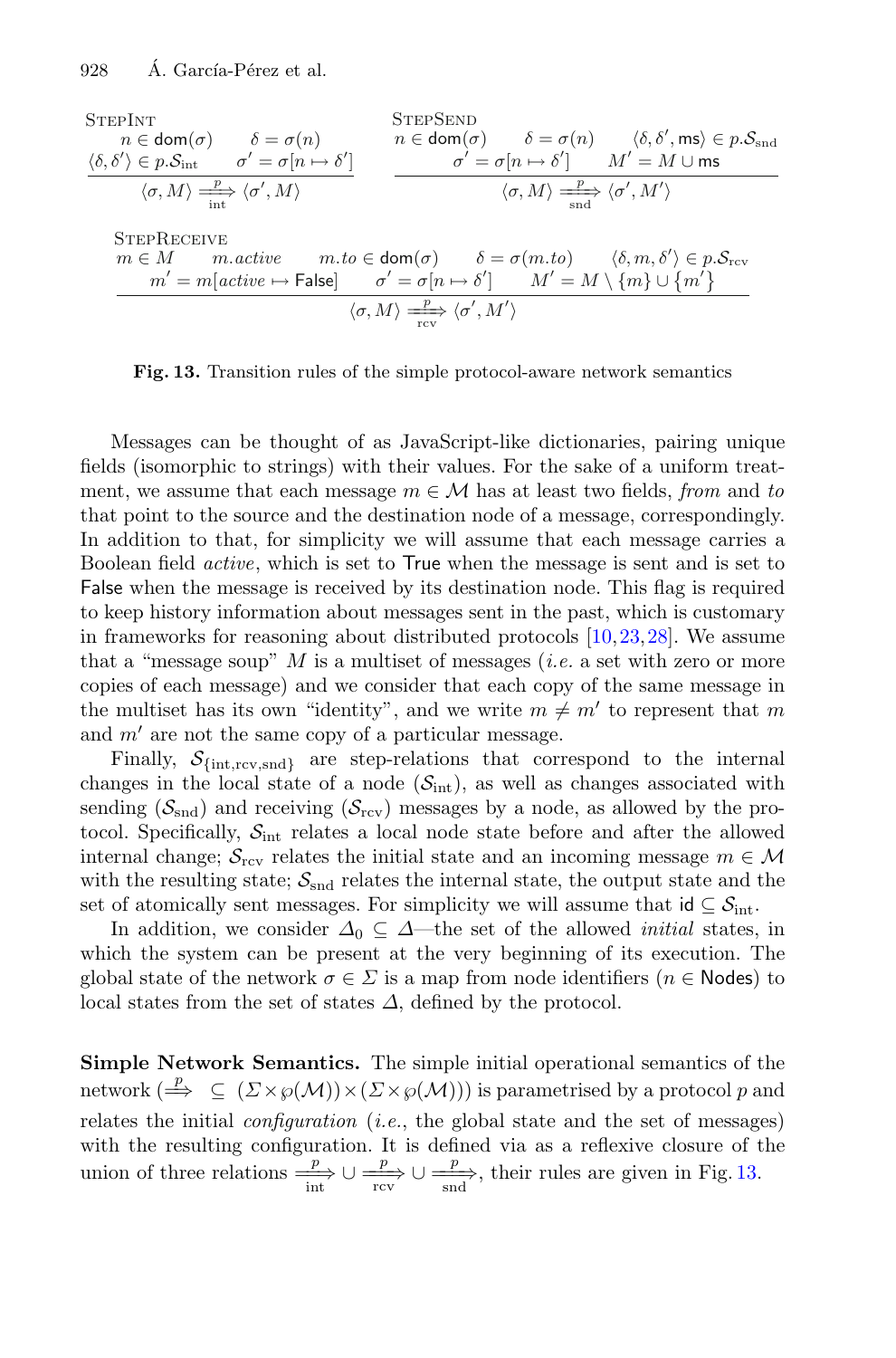The rule STEPINT corresponds to a node  $n$  picked non-deterministically from the domain of a global state  $\sigma$ , executing an internal transition, thus changing its local state from  $\delta$  to  $\delta'$ . The rule STEPRECEIVE non-deterministically picks a m message from a message soup  $M \subseteq \mathcal{M}$ , changes the state using the protocol's receive-step relation  $p.\mathcal{S}_{\text{rev}}$  at the corresponding host node *to*, and updates its local state accordingly in the common mapping  $(\sigma[to \mapsto \delta'])$ . Finally, the rule STEPSEND, non-deterministically picks a node  $n$ , executes a send-step, which results in updating its local state emission of a set of messages ms, which is added to the resulting soup. In order to "bootstrap" the execution, the initial states from the set  $\Delta_0 \subseteq \Delta$  are assigned to the nodes.

We next define the observable protocol behaviours *wrt.* the simple network semantics as the prefix-closed set of all system's configuration traces.

#### **Definition 1. (Protocol behaviours)**

$$
\mathcal{B}_p = \bigcup_{m \in \mathbb{N}} \left\{ \langle \langle \sigma_0, M_0 \rangle, \dots, \langle \sigma_m, M_m \rangle \rangle \middle| \ \begin{matrix} \exists \delta_0^{n \in N} \in \Delta_0, \ \sigma_0 = \biguplus_{n \in N} [n \mapsto \delta_0^n] \land \\ \langle \sigma_0, M_0 \rangle \xrightarrow{p} \dots \xrightarrow{p} \langle \sigma_m, M_m \rangle \end{matrix} \right\}
$$

That is, the set of behaviours captures all possible configurations of initial states for a fixed set of nodes  $N \subseteq$  Nodes. In this case, the set of nodes N is an implicit parameter of the definition, which we fix in the remainder of this section.

<span id="page-17-0"></span>*Example 1 (Encoding SD-Paxos).* An abstract distributed protocol for SD-Paxos can be extracted from the pseudo-code of Sect. [3](#page-3-1) by providing a suitable small-step operational semantics à la Winskel  $[30]$  $[30]$ . We restraint ourselves from giving such formal semantics, but in Appendix D of the extended version of the paper we outline how the distributed protocol would be obtained from the given operational semantics and from the code in Figs. [3,](#page-4-0) [4](#page-5-0) and [5.](#page-6-0)

#### **5.2 Out-of-Thin-Air Semantics**

We now introduce an intermediate version of a simple protocol-aware semantics that generates messages "out of thin air" according to a certain predicate  $\mathcal{P} \subseteq$  $\Delta \times M$ , which determines whether the network generates a certain message without exercising the corresponding send-transition. The rule is as follows:

OTASEND  
\n
$$
\frac{n \in \text{dom}(\sigma)}{\langle \sigma, M \rangle} \quad \frac{\mathcal{P}(\delta, m)}{\sigma \text{tan}^2} \langle \sigma, M' \rangle \quad M' = M \cup \{m\}
$$

<span id="page-17-1"></span>That is, a random message  $m$  can be sent at any moment in the semantics described by  $\Rightarrow^p \cup \frac{p,p}{\text{ota}}$ , given that the node *n*, "on behalf of which" the message is sent is in a state  $\delta$ , such that  $\mathcal{P}(\delta, m)$  holds.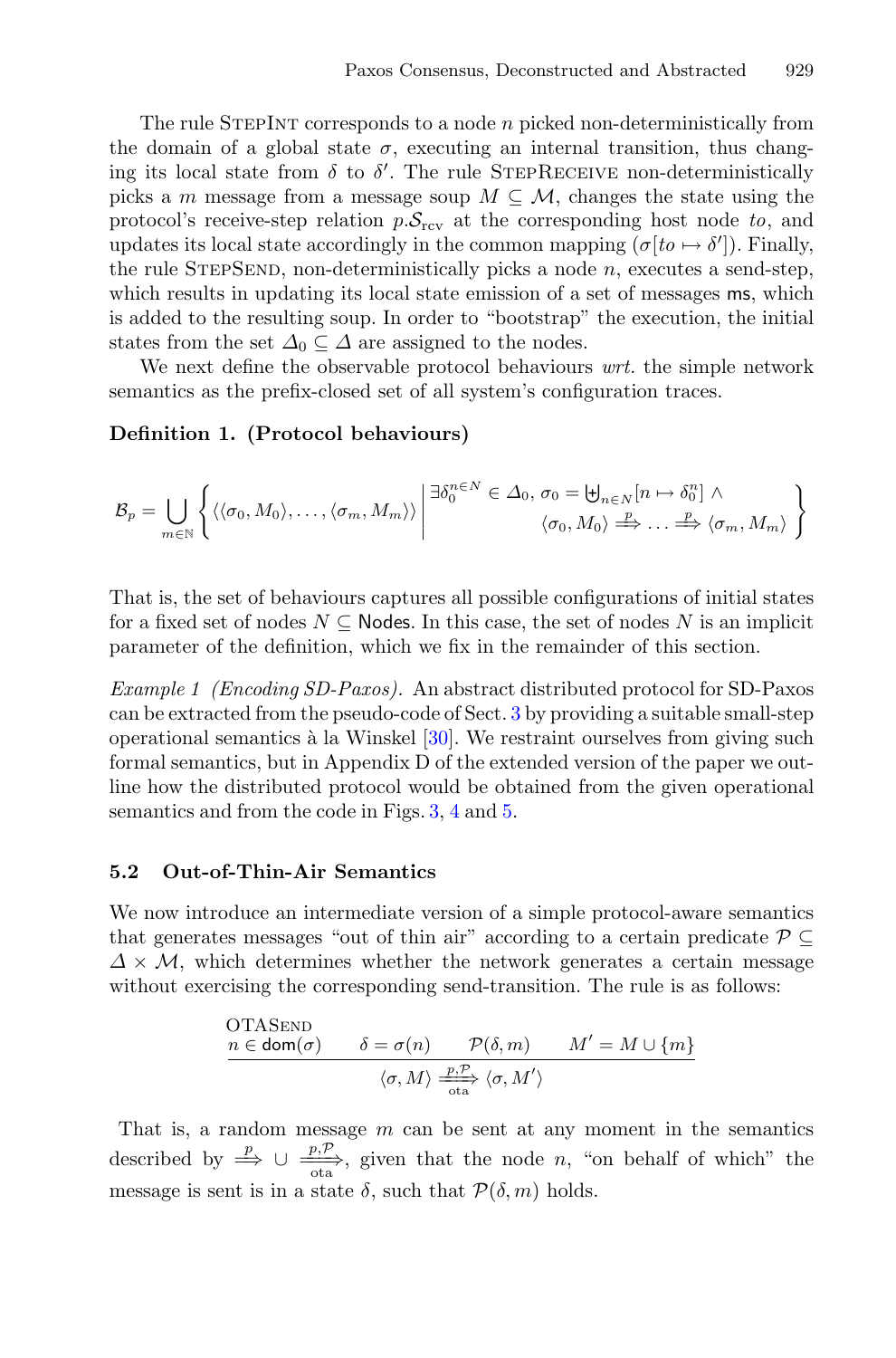*Example 2.* In the context of Single-Decree Paxos, we can define  $P$  as follows:

$$
\mathcal{P}(\delta, m) \triangleq m \cdot \text{content} = [\text{RE}, k] \land \delta \cdot \text{pid} = n \land \delta \cdot \text{role} = \text{Proposer} \land k \leq \delta \cdot \text{kP}
$$

In other words, if a node n is a *Proposer* currently operating with a round  $\delta$ .kP, the network semantics can always send another request "on its behalf". thus generating the message "out-of-thin-air". Importantly, the last conjunct in the definition of  $P$  is in terms of  $\leq$ , rather than equality. This means that the predicate is intentionally loose, allowing for sending even "stale" messages, with expired rounds that are smaller than what  $n$  currently holds (no harm in that!).

<span id="page-18-1"></span>By definition of single-decree Paxos protocol, the following lemma holds:

**Lemma 1 (OTA refinement).**  $B_{\text{max}} \subseteq B_p$ , where p is an instance of *the module Paxos, as defined in Sect. [3](#page-3-1) and in Example [1.](#page-17-0)*

#### **5.3 Slot-Replicating Network Semantics**

With the basic definitions at hand, we now proceed to describing alternative network behaviours that make use of a specific protocol  $p = \langle \Delta, \mathcal{M}, \mathcal{S}_{int}, \mathcal{S}_{rot}, \mathcal{S}_{snd} \rangle$ , which we will consider to be fixed for the remainder of this section, so we will be at times referring to its components (*e.g.*,  $S_{\text{int}}$ ,  $S_{\text{rcv}}$ , *etc.*) without a qualifier.

$$
\begin{array}{lll} \text{SRSTEPNIT} & \text{SRSTEPSEND} \\ i \in I & n \in \text{dom}(\sigma) \\ \delta = \sigma(n)[i] & \langle \delta, \delta' \rangle \in p . \mathcal{S}_{\text{int}} \\ \sigma' = \sigma[n[i] \mapsto \delta'] & \sigma' = \sigma[n[i] \mapsto \delta'] \\ \hline \\ \langle \sigma, M \rangle \xrightarrow[\text{int}]{\times} \langle \sigma', M \rangle & \sigma' = \sigma[n[i] \mapsto \delta'] & \langle \sigma, M \rangle \xrightarrow[\text{end}]{\times} & \sigma' = \sigma[n[i] \mapsto \delta'] & \langle \sigma, M \rangle \xrightarrow[\text{end}]{\times} & \begin{array}{l} \text{SRSTEPSEND} \\ \delta = \sigma(n)[i] & \langle \delta, \delta', \text{ms} \rangle \in p . \mathcal{S}_{\text{snd}} \\ \hline \\ \langle \sigma, M \rangle \xrightarrow[\text{end}]{\times} & \sigma', M' \rangle & \langle \sigma, M \rangle \xrightarrow[\text{end}]{} \end{array}
$$

**SRSTEPRECEIVE**  $m \in M$  m.active  $m.to \in \text{dom}(\sigma)$   $\delta = \sigma(m.to)[m_slot]$  $\langle \delta, m, \delta' \rangle \in p.\mathcal{S}_{\text{rcv}}$  $m' = m[\textit{active} \mapsto \mathsf{False}] \qquad \sigma'$  $M' = \sigma(n)[m_slot \mapsto \delta'] \qquad M' = M \setminus \{m\} \cup \{m'\}$  $\langle \sigma, M \rangle \xrightarrow[\text{rcv}]{\times} \langle \sigma', M' \rangle$ 

<span id="page-18-0"></span>**Fig. 14.** Transition rules of the slot-replicating network semantics.

Figure [14](#page-18-0) describes a semantics of a *slot-replicating* (SR) network that exercises multiple copies of the *same* protocol instance  $p_i$  for  $i \in I$ , some, possibly infinite, set of indices, to which we will be also referring as *slots*. Multiple copies of the protocol are incorporated by enhancing the messages from  $p$ 's vocabulary  $M$  with the corresponding indices, and implementing the on-site dispatch of the indexed messages to corresponding protocol instances at each node. The local protocol state of each node is, thus, no longer a single element being updated,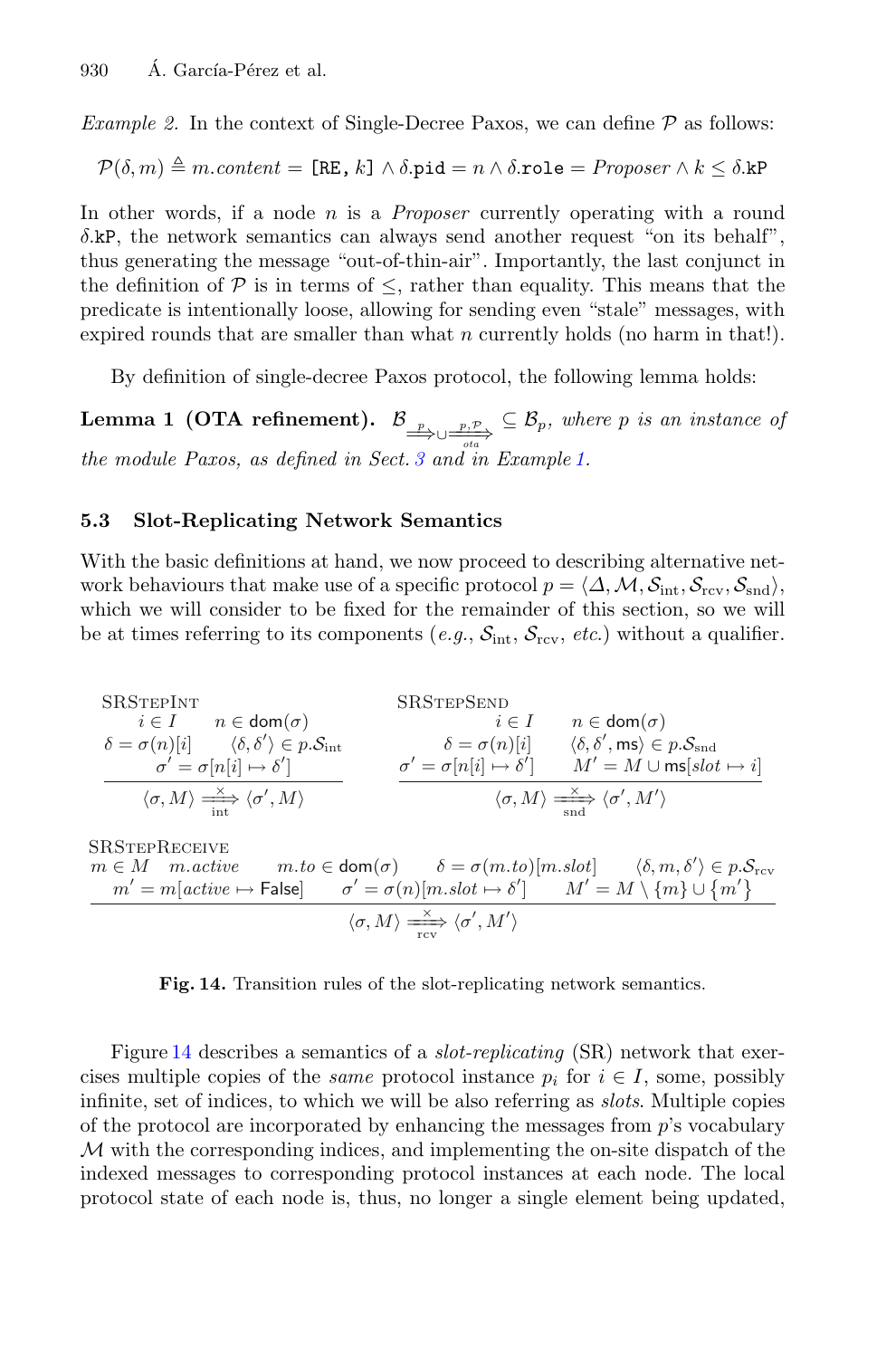but rather an *array*, mapping  $i \in I$  into  $\delta_i$ —the corresponding local state component. The small-step relation for SR semantics is denoted by  $\Rightarrow$ . The rule SRStepInt is similar to StepInt of the simple semantics, with the difference that it picks not only a node but also an index  $i$ , thus referring to a specific component  $\sigma(n)[i]$  as  $\delta$  and updating it correspondingly  $(\sigma(n)[i] \mapsto \delta')$ . For the remaining transitions, we postulate that the messages from  $p$ 's vocabulary  $p.\mathcal{M}$ are enhanced to have a dedicated field *slot*, which indicates a protocol copy at a node, to which the message is directed. The receive-rule SRStepReceive is similar to StepReceive but takes into the account the value of m.*slot* in the received message  $m$ , thus redirecting it to the corresponding protocol instance and updating the local state appropriately. Finally, the rule SRSTEPSEND can be now executed for any slot  $i \in I$ , reusing most of the logic of the initial protocol and otherwise mimicking its simple network semantic counterpart STEPSEND.

Importantly, in this semantics, for two different slots i, j, such that  $i \neq j$ , the corresponding "projections" of the state behave *independently* from each other. Therefore, transitions and messages in the protocol instances indexed by i at different nodes *do not interfere* with those indexed by j. This observation can be stated formally. In order to do so we first defined the behaviours of slot-replicating networks and their projections as follows:

<span id="page-19-0"></span>**Definition 2 (Slot-replicating protocol behaviours).**

$$
\mathcal{B}_{\times} = \bigcup_{m \in \mathbb{N}} \left\{ \langle \langle \sigma_0, M_0 \rangle, \ldots, \langle \sigma_m, M_m \rangle \rangle \middle| \begin{aligned} &\exists \delta_0^{n \in \mathbb{N}} \in \Delta_0, \\ &\sigma_0 = \biguplus_{n \in \mathbb{N}} [n \mapsto \{i \mapsto \delta_0^n \mid i \in I\}] \wedge \\ &\langle \sigma_0, M_0 \rangle \xrightarrow{\mathcal{B}} \ldots \xrightarrow{\mathcal{B}} \langle \sigma_m, M_m \rangle \end{aligned} \right\}
$$

That is, the slot-replicated behaviours are merely behaviours with respect to networks, whose nodes hold *multiple instances* of the same protocol, indexed by slots  $i \in I$ . For a slot  $i \in I$ , we define *projection*  $\mathcal{B}_{\times}|_i$  as a set of global state traces, where each node's local states is restricted only to its ith component. The following simulation lemma holds naturally, connecting the state-replicating network semantics and simple network semantics.

### **Lemma 2 (Slot-replicating simulation).** *For all*  $I, i \in I, \mathcal{B}_{\times}|_i = \mathcal{B}_p$ *.*

*Example 3 (Slot-replicating semantics and Paxos).* Given our representation of Paxos using roles (acceptors/proposers) encoded via the corresponding parts of the local state  $\delta$ , we can construct a "naïve" version of Multi-Paxos by using the SR semantics for the protocol. In such, every slot will correspond to a SD-Paxos instance, not interacting with any other slots. From the practical perspective, such an implementation is rather non-optimal, as it does not exploit dependencies between rounds accepted at different slots.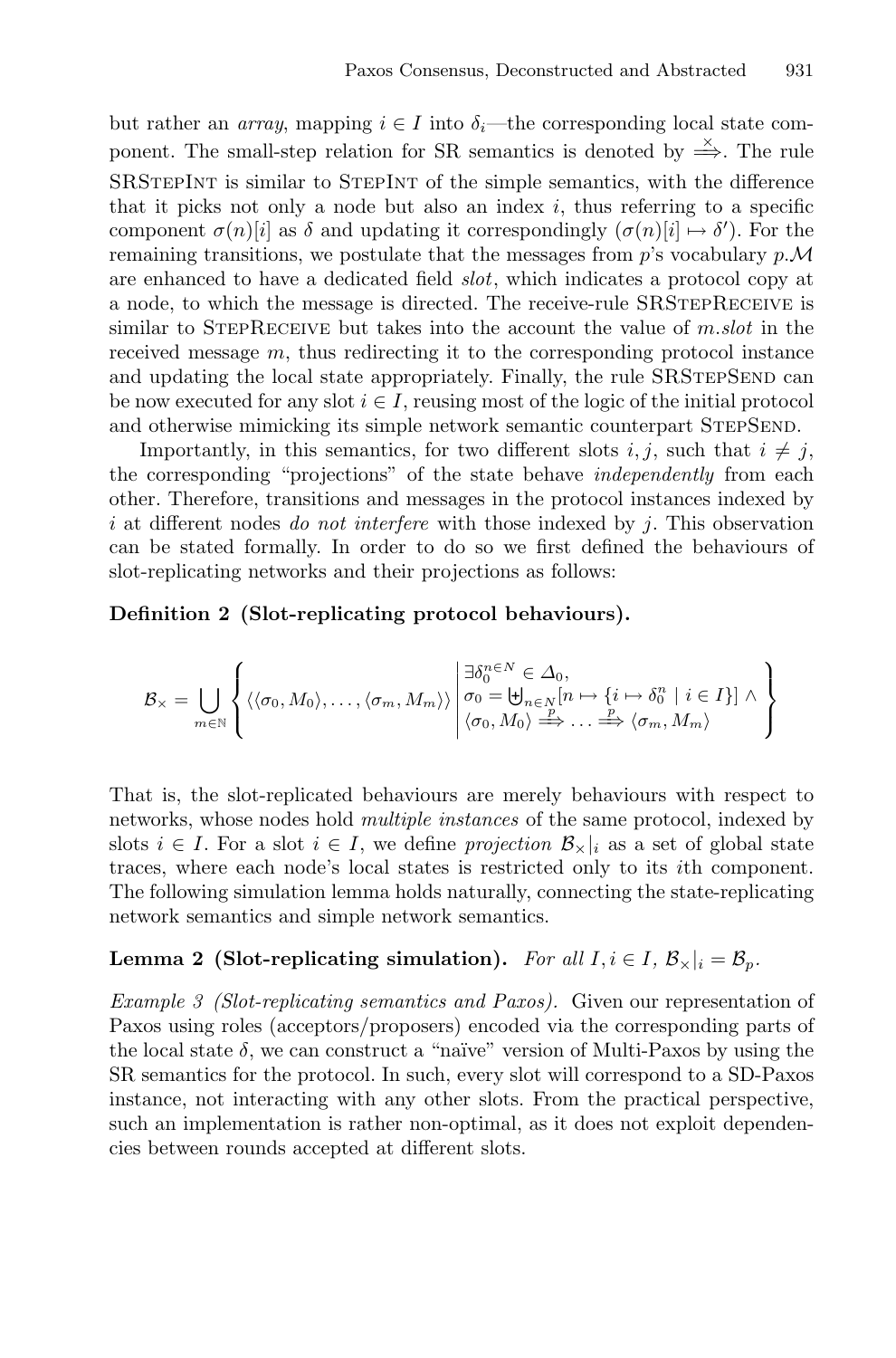## **5.4 Widening Network Semantics**

We next consider a version of the SR semantics, extended with a new rule for handling received messages. In the new semantics, dubbed *widening*, a node, upon receiving a message  $m \in T$ , where  $T \subseteq p.\mathcal{M}$ , for a slot *i*, *replicates* it for all slots from the index set  $I$ , for the very same node. The new rule is as follows:

$$
\begin{array}{ll} \text{WSTepRecerver} & m \in M & m. \textit{active} & m. \textit{to} \in \text{dom}(\sigma) & \delta = \sigma(m.\textit{to})[m.\textit{slot}] \\ \langle \delta, m, \delta' \rangle \in p. \mathcal{S}_{\text{rev}} & m' = m[\textit{active} \mapsto \textsf{False}] & \sigma' = \sigma(n)[m.\textit{slot} \mapsto \delta'] \\ & \text{ms} = \text{if } (m \in T) \text{ then } \{m' \mid m' = m[\textit{slot} \mapsto j], j \in I\} \text{ else } \emptyset \\ & \langle \sigma, M \rangle \xrightarrow[\text{rev}]{\nabla} \langle \sigma', (M \setminus \{m\}) \cup \{m'\} \cup \text{ms} \rangle \end{array}
$$

At first, this semantics seems rather unreasonable: it might create more messages than the system can "consume". However, it is possible to prove that, under certain conditions on the protocol  $p$ , the set of behaviours observed under this semantics (*i.e.*, with SRStepReceive replaced by WStepReceiveT) is *not larger* than  $B_{\times}$  as given by Definition [2.](#page-19-0) To state this formally we first relate the set of "triggering" messages  $T$  from WSTEPRECEIVET to a specific predicate  $\mathcal{P}$ .

**Definition 3 (OTA-compliant message sets).** The set of messages  $T \subseteq$ p.M is OTA-compliant with the predicate P iff for any  $b \in \mathcal{B}_p$  and  $\langle \sigma, M \rangle \in b$ , if  $m \in M$ , then  $\mathcal{P}(\sigma(m.\texttt{from}), m)$ .

In other words, the protocol  $p$  is relaxed enough to "justify" the presence of  $m$  in the soup at *any* execution, by providing the predicate  $P$ , relating the message to the corresponding sender's state. Next, we use this definition to slot-replicating and widening semantics via the following definition.

<span id="page-20-0"></span>**Definition 4 (** $P$ **-monotone protocols).** A protocol  $p$  is  $P$ -monotone iff for any,  $b \in \mathcal{B}_{\times}$ ,  $\langle \sigma, M \rangle \in b$ ,  $m, i = m$ *slot*, and  $j \neq i$ , if  $\mathcal{P}(\sigma(m \text{. from } [i], \text{ } m)$  then we have that  $\mathcal{P}(\sigma(m.\texttt{from})[j], \texttt{m})$ , where  $\texttt{m}$  "removes" the *slot* field from m.

Less formally, Definition [4](#page-20-0) ensures that in a slot-replicated product  $\times$  of a protocol p, different components cannot perform "out of sync" *wrt.* P. Specifically, if a node in ith projection is related to a certain message  $\sharp m$  via  $P$ , then any other projection j of the same node will be  $P$ -related to this message, as well.

*Example 4.* This is a "non-example". A version of slot-replicated SD-Paxos, where we allow for arbitrary increments of the round *per-slot* at a same proposer node (*i.e.*, out of sync), would not be monotone *wrt.* P from Example [2.](#page-17-1) In contrast, a slot-replicated product of SD-Paxos instances with fixed rounds is monotone *wrt.* the same P.

<span id="page-20-1"></span>**Lemma 3.** *If* <sup>T</sup> *from* WStepReceiveT *is OTA-compliant with predicate* <sup>P</sup>*,*  $\text{such that } \mathcal{B}_{\frac{p}{\sum_{i\neq j}}\cup\frac{p,p}{\text{det}}}\subseteq \mathcal{B}_{\frac{p}{\sum_{i\neq j}}}\text{ and }p\text{ is }p\text{-monotone, then }\mathcal{B}_{\frac{\nabla}{\sum_{j\neq j}}}\subseteq \mathcal{B}_{\frac{\nu}{\sum_{j\neq j}}}.$ 

<span id="page-20-2"></span>*Example 5 (Widening semantics and Paxos).* The SD-Paxos instance as described in Sect. [3](#page-3-1) satisfies the refinement condition from Lemma [3.](#page-20-1) By taking  $T = \{m \mid m = \{content = [RE, k]; ...\}$  and using Lemma [3,](#page-20-1) we obtain the refinement between widened semantics and SR semantics of Paxos.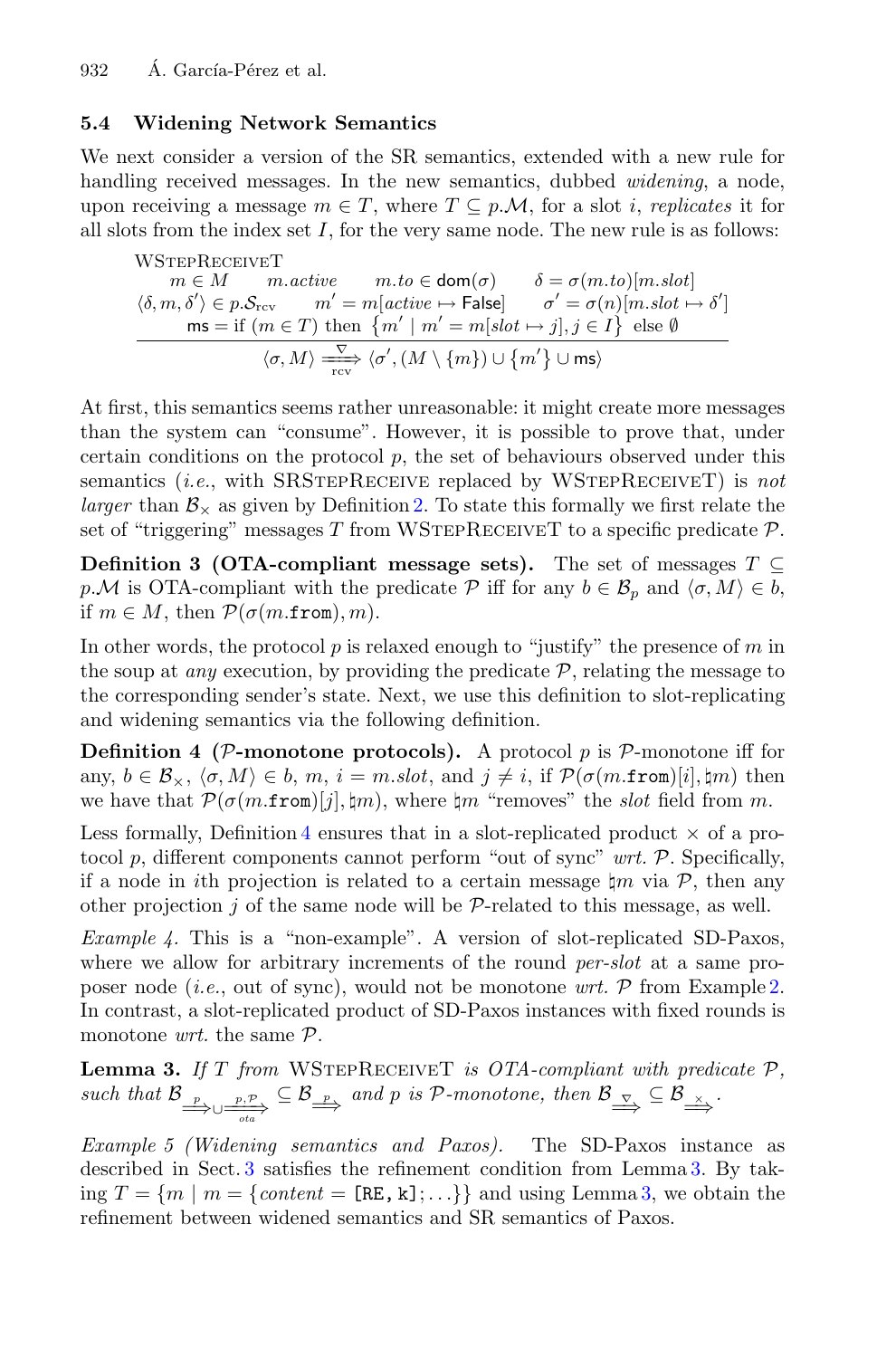#### <span id="page-21-0"></span>**5.5 Optimised Widening Semantics**

Our next step towards a realistic implementation of Multi-Paxos out of SD-Paxos instances is enabled by an observation that in the widening semantics, the replicated messages are *always* targeting the same node, to which the initial message  $m \in T$  was addressed. This means that we can optimise the receive-step. making it possible to execute multiple receive-transitions of the core protocol in batch. The following rule OWStepReceiveT captures this intuition formally:

OWStepReceiveT  $m \in M$  m.*active*  $m.to \in \text{dom}(\sigma)$   $\langle \sigma', \text{ms} \rangle = \text{receiveAndAct}(\sigma, n, m)$  $\langle \sigma, M \rangle \xrightarrow[\text{rev}]{\nabla^*} \langle \sigma', M \setminus \{m\} \cup \{m[active \mapsto \mathsf{False}]\} \cup \mathsf{ms} \rangle$ 

where  $\mathsf{receiveAndAct}(\sigma,n,m) \triangleq \langle \sigma',\mathsf{ms} \rangle$ , such that  $\mathsf{ms} = \bigcup_j \{m[slot \mapsto j] \mid m \in \mathsf{ms}_j\}$ ,  $\forall j \in I, \delta = \sigma(m.to)[j] \wedge \langle \delta_j, \natural m, \delta_j^1 \rangle \in p.\mathcal{S}_{\text{rcv}} \ \wedge \langle \delta_j^1, \delta_j^2 \rangle \in p.\mathcal{S}_{\text{int}} \wedge \langle \delta_j^2, \delta_j^3, \textsf{ms}_j \rangle \in p.\mathcal{S}_{\text{snd}},$  $\forall j \in I, \sigma'(m.to)[j] = \delta_j^3.$ 

In essence, the rule OWStepReceiveT blends several steps of the widening semantics together for a single message: (a) it first receives the message and replicates it for all slots at a destination node; (b) performs receive-steps for the message's replicas at each slot; (c) takes a number of internal steps, allowed by the protocol's  $S_{\text{int}}$ ; and (d) takes a send-transition, eventually sending all emitted message, instrumented with the corresponding slots.

*Example 6.* Continuing Example [5,](#page-20-2) with the same parameters, the optimising semantics will execute the transitions of an acceptor, *for all slots*, triggered by receiving a single [RE, k] message for a particular slot, sending back *all* the results for all the slots, which might either agree to accept the value or reject it.

The following lemma relates the optimising and the widening semantics.

# **Lemma 4 (Refinement for OW semantics).** *For any*  $b \in \mathcal{B}_{\frac{\nabla^*}{\nabla^*}}$  *there exists*

 $b' \in \mathcal{B}_{\xrightarrow{\nabla}}$ , such that *b* can be obtained from *b'* by replacing sequences of configu*rations*  $[\langle \sigma_k, M_k \rangle, \ldots, \langle \sigma_{k+m}, M_{k+m} \rangle]$  *that have just a single node n, whose local state is affected in*  $\sigma_k, \ldots, \sigma_{k+m}$ , *by*  $[\langle \sigma_k, M_k \rangle, \langle \sigma_{k+m}, M_{k+m} \rangle]$ .

That is, behaviours in the optimised semantics are the same as in the widening semantics, modulo some sequences of locally taken steps that are being "compressed" to just the initial and the final configurations.

#### <span id="page-21-1"></span>**5.6 Bunching Semantics**

As the last step towards Multi-Paxos, we introduce the final network semantics that optimises executions according to  $\stackrel{\nabla^*}{\Longrightarrow}$  described in previous section even further by making a simple addition to the message vocabulary of a slotreplicated SD-Paxos—*bunched messages*. A bunched message simply packages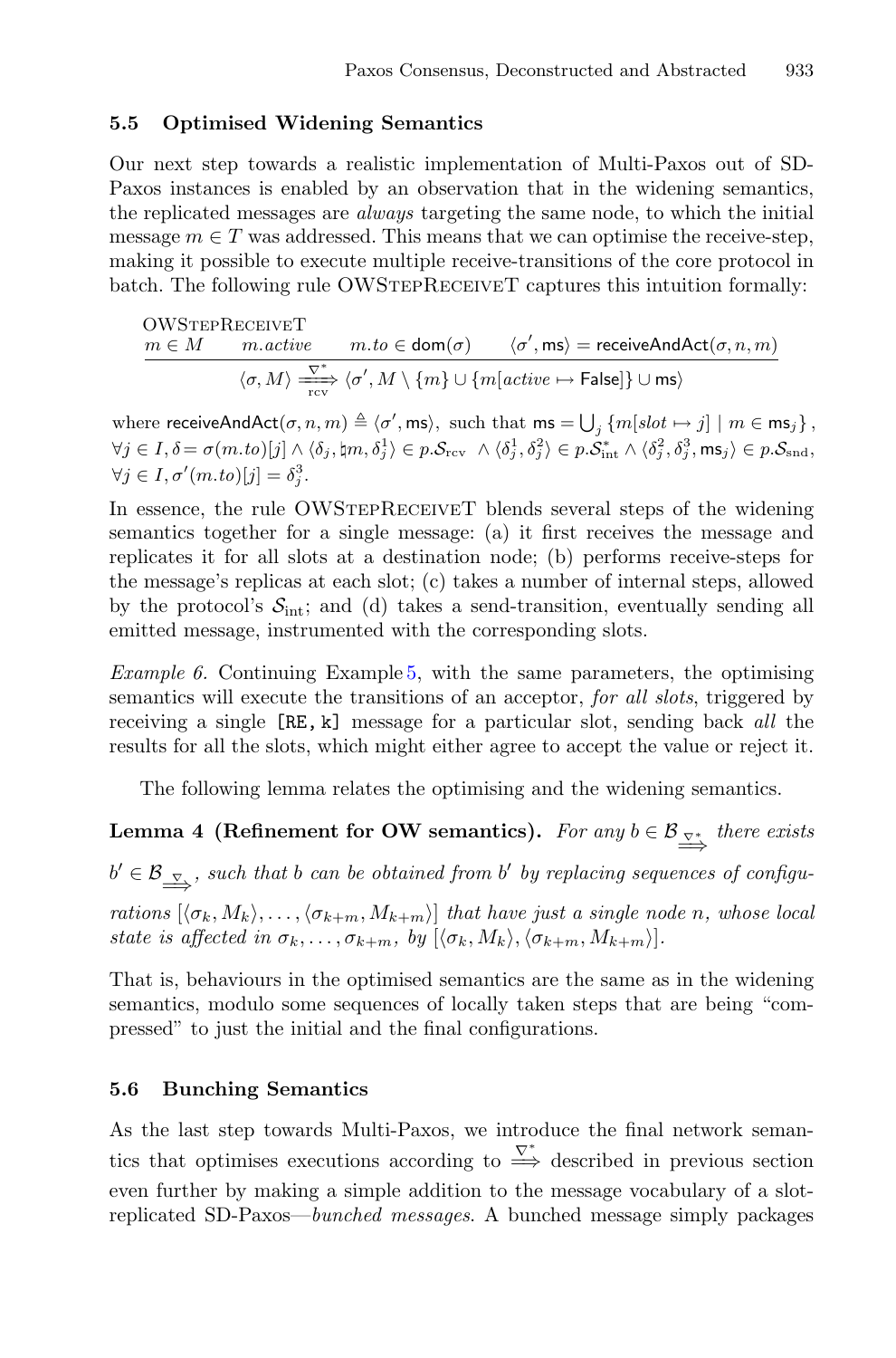| <b>BSTEPRECVB</b>                                                                              |                                                                                    |  |
|------------------------------------------------------------------------------------------------|------------------------------------------------------------------------------------|--|
| $m \in M$ m.active $m.to \in \text{dom}(\sigma)$                                               |                                                                                    |  |
| $\langle \sigma', \text{ms} \rangle$ = receiveAndAct $(\sigma, n, m)$                          | <b>BSTEPRECVU</b>                                                                  |  |
| $M' = M \setminus \{m\} \cup \{m[active \mapsto \mathsf{False}]\}$                             | $m \in M$ m.active $m \cdot to \in \text{dom}(\sigma)$                             |  |
| $m' = bunch(m, m. to, m. from)$                                                                | $m.msgs = ms$ $M' = M \setminus \{m\} \cup ms$                                     |  |
| $\langle \sigma, M \rangle \xrightarrow[\text{rcv}]{B} \langle \sigma', M' \cup \{m'\}\rangle$ | $\langle \sigma, M \rangle \xrightarrow[\text{rev}]{B} \langle \sigma, M' \rangle$ |  |

where  $bunch(ms, n_1, n_2) = \{msgs = ms; from = n_1; to = n_2; active = True\}$ .

#### <span id="page-22-0"></span>**Fig. 15.** Added rules of the Bunching Semantics

together several messages, obtained typically as a result of a "compressed" execution via the optimised semantics from Sect. [5.5.](#page-21-0) We define two new rules for packaging and "unpackaging" certain messages in Fig. [15.](#page-22-0) The two new rules can be added to enhance either of the versions of the slot-replicating semantics shown before. In essence, the only effect they have is to combine the messages resulting in the execution of the corresponding steps of an optimised widening (via BStepRecvB), and to unpackage the messages ms from a bunching message, adding them back to the soup (BSTEPRECVU). The following natural refinement result holds:

<span id="page-22-2"></span>**Lemma 5.** *For any*  $b \in \mathcal{B}_{\Longrightarrow}$  *there exists*  $b' \in \mathcal{B}_{\Longrightarrow}$ *, such that*  $b'$  *can be obtained from* b *by replacing all bunched messages in* b *by their msgs-component.*

The rule BStepRecvU enables effective local caching of the bunched messages, so they are processed *on demand* on the recipient side (*i.e.*, by the per-slot proposers), allowing the implementation to *skip* an entire round of Phase 1.

$$
\begin{array}{ccc}\n\left(\frac{B}{\Longrightarrow}\right) & \text{via Lm 1 refines} & \left(\frac{P}{\Longrightarrow}\right) \\
\text{via Lm 5 refines} & \text{sim. via Lm 2} & \text{sim. via Lm 2} \\
\left(\frac{\nabla^*}{\Longrightarrow}\right) & \text{via Lm 4 refines} & \left(\frac{\nabla}{\Longrightarrow}\right) & \text{via Lm 3 refines} & \left(\frac{\times}{\Longrightarrow}\right)\n\end{array}
$$

<span id="page-22-1"></span>**Fig. 16.** Refinement between different network semantics.

```
1 proposeM(val<sup>^</sup> v, val v0) {
\frac{2}{3}\langle assume(!(v0 = undef));
3 if (*v = undef) { *v := v0; } 7 proposeM(getR(1), v);
4 return *v; \rangle }
                                         5 val vM[1..\infty] := undef;
                                         6 getR(int s) { return \&(vM[s]); }
                                         8 proposeM(getR(2), v);
```
<span id="page-22-3"></span>**Fig. 17.** Specification of *Multi-Paxos* and interaction via a *register provider*.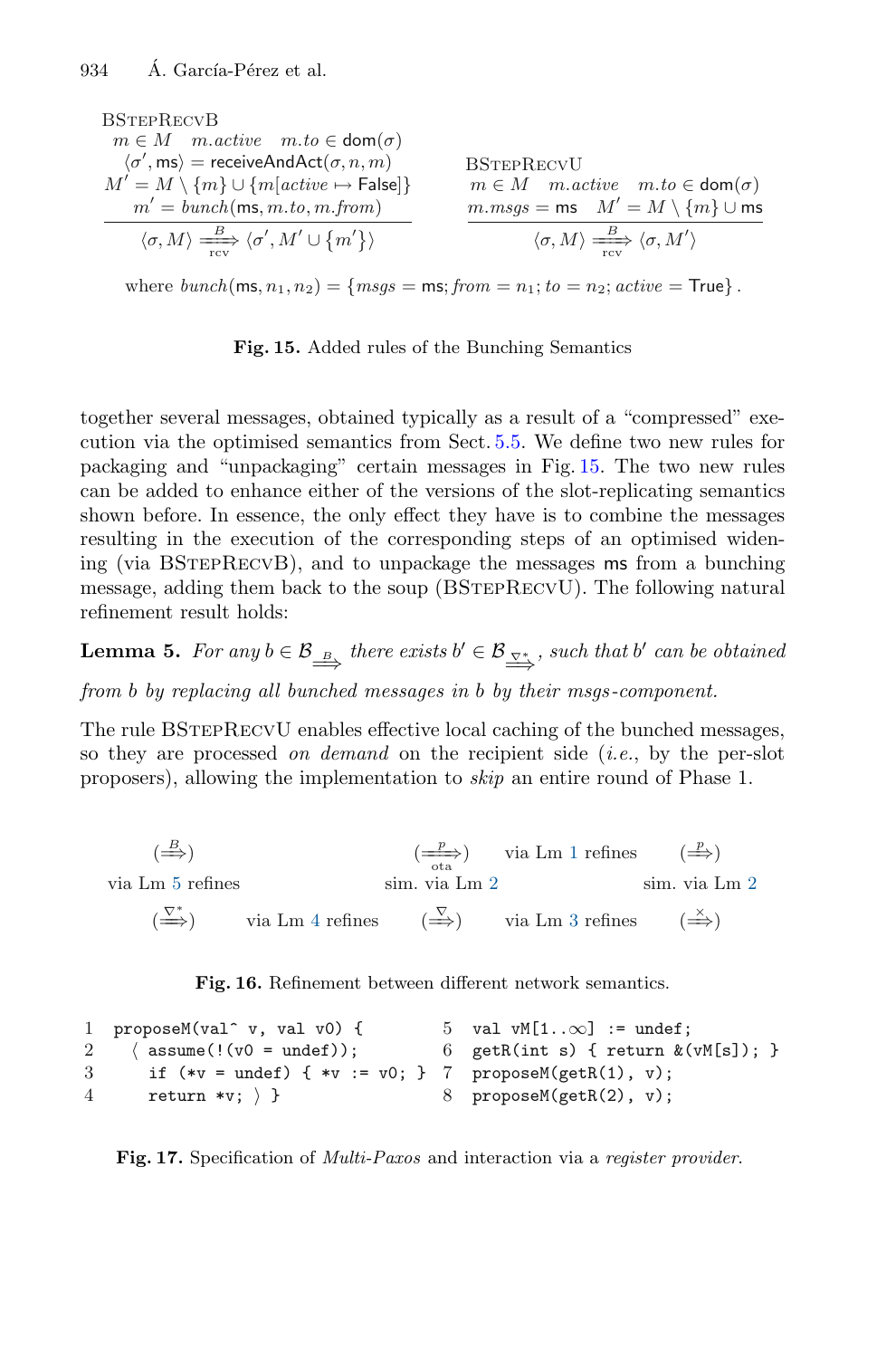#### **5.7 The Big Picture**

What exactly have we achieved by introducing the described above family of semantics? As illustrated in Fig. [16,](#page-22-1) all behaviours of the leftmost-topmost, bunching semantics, which corresponds precisely to an implementation of Multi-Paxos with an "amortised" Phase 1, can be transitively related to the corresponding behaviours in the rightmost, vanilla slot-replicated version of a simple semantics (via the correspondence from Lemma [1\)](#page-18-1) by constructing the corresponding refinement mappings [\[1\]](#page-25-1), delivered by the proofs of Lemmas [3–](#page-20-1)[5.](#page-22-2)

From the perspective of Rely/Guarantee reasoning, which was employed in Sect. [4,](#page-9-0) the refinement result from Fig. [16](#page-22-1) justifies the replacement of a semantics on the right of the diagram by one to the left of it, as all program-level assertions will remain substantiated by the corresponding system configurations, as long as they are *stable* (*i.e.*, resilient *wrt.* transitions taken by nodes different from the one being verified), which they are in our case.

#### **6 Putting It All Together**

We culminate our story of faithfully deconstructing and abstracting Paxos via a round-based register, as well as recasting Multi-Paxos via a series of network transformations, by showing how to *implement* the register-based abstraction from Sect. [3](#page-3-1) in tandem with the network semantics from Sect. [5](#page-15-0) in order to deliver provably correct, yet efficient, implementation of Multi-Paxos.

The crux of the composition of the two results—a register-based abstraction of SD-Paxos and a family of semantics-preserving network transformations—is a convenient interface for the end client, so she could interact with a consensus instance via the propose M method in lines  $1-4$  of Fig. [17,](#page-22-3) no matter with which particular slot of a Multi-Paxos implementation she is interacting. To do so, we propose to introduce a *register provider*—a service that would give a client a "reference" to the consensus object to interact with. Lines 6–7 of Fig. [17](#page-22-3) illustrate the interaction with the service provider, where the client requests two specific slots, 1 and 2, of Multi-Paxos by invoking getR and providing a slot parameter. In both cases the client proposes the very same value v in the two instances that run the same machinery. (Notice that, except for the reference to the consensus object, proposeM is identical to the proposeP on the right of Fig. [2,](#page-3-0) which we have verified *wrt*. linearisability in Sect. [3.](#page-3-1))

The implementation of Multi-Paxos that we have in mind resembles the one in Figs. [3,](#page-4-0) [4](#page-5-0) and [5](#page-6-0) of Sect. [3,](#page-3-1) but where all the global data is provided by the register provider and passed by reference. What differs in this implementation with respect to the one in Sect. [3](#page-3-1) and is hidden from the client is the semantics of the network layer used by the bottom layer (*cf.* left part of Fig. [2\)](#page-3-0) of the registerbased implementation. The Multi-Paxos instances run (without changing the register's code) over this network layer, which "overloads" the meaning of the send/receive primitives from Figs. [3](#page-4-0) and [4](#page-5-0) to follow the bunching network semantics, described in Sect. [5.6.](#page-21-1)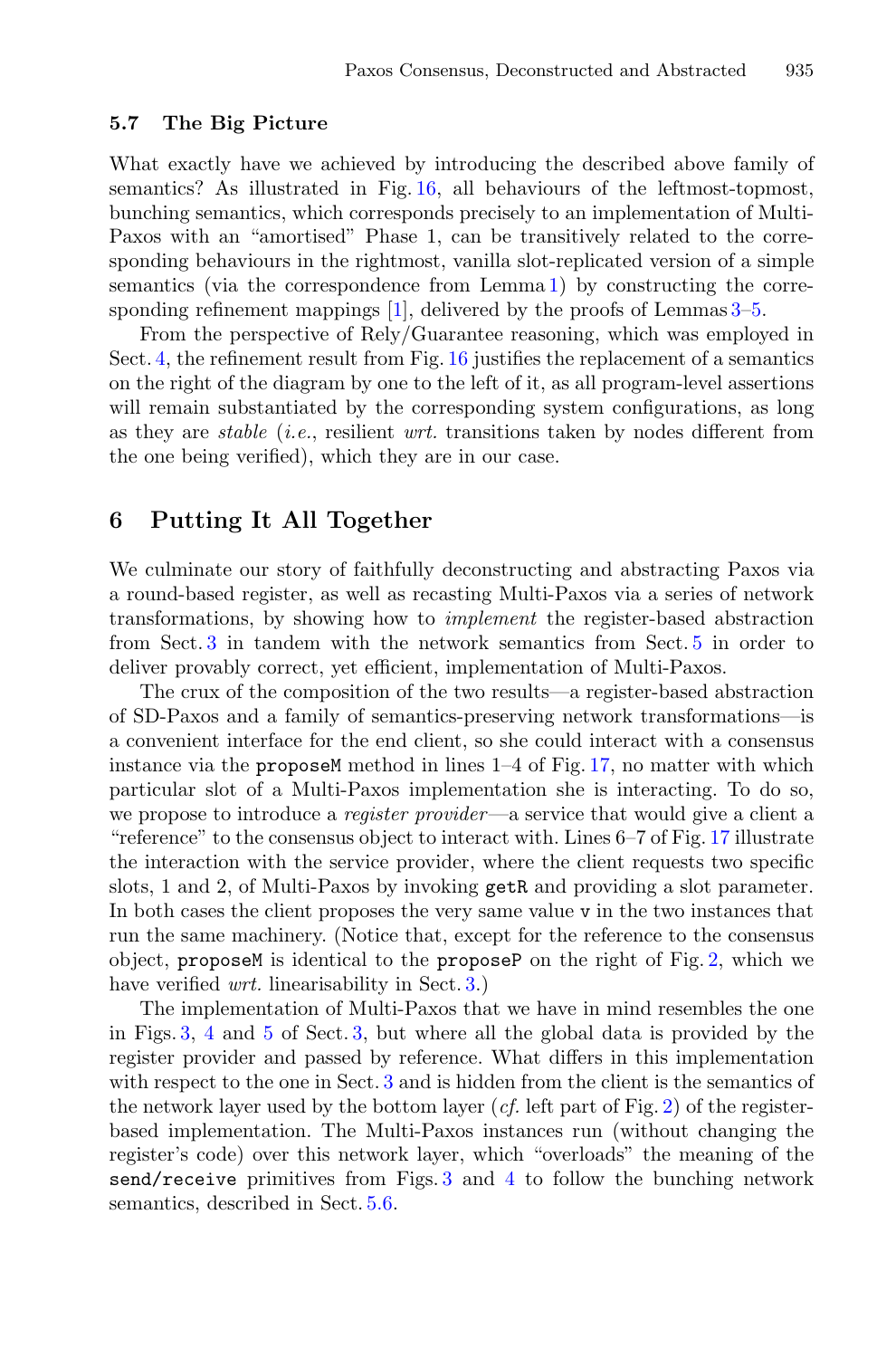**Theorem 4.** *The implementation of Multi-Paxos that uses a register provider and bunching network semantics refines the specification in Fig. [17.](#page-22-3)*

We implemented the register/network semantics in a proof-of-concept prototype written in Scala/Akka.[5](#page-24-0) We relied on the abstraction mechanisms of Scala, allowing us to implement the register logic, verified in Sect. [4,](#page-9-0) separately from the network middle-ware, which has provided a family of Semantics from Sect. [5.](#page-15-0) Together, they provide a family of provably correct, modularly verified *distributed* implementations, coming with a simple *shared memory-like* interface.

## **7 Related Work**

**Proofs of Linearisability via Rely/Guarantee.** Our work builds on the results of Boichat *et al.* [\[3](#page-26-2)], who were first to propose to a systematic deconstruction of Paxos into read/write operations of a *round-based register* abstraction. We extend and harness those abstractions, by intentionally introducing more non-determinism into them, which allows us to provide the first modular (*i.e.*, mutually independent) proofs of Proposer and Acceptor using Rely/Guarantee with linearisation points and prophecies. While several logics have been proposed recently to prove linearisability of concurrent implementations using Rely/Guarantee reasoning [\[14,](#page-26-12)[18,](#page-26-5)[19](#page-26-13)[,26](#page-27-1)], none of them considers message-passing distributed systems or consensus protocols.

**Verification of Paxos-Family Algorithms.** Formal verification of different versions of Paxos-family protocols *wrt.* inductive invariants and liveness has been a focus of multiple verification efforts in the past fifteen years. To name just a few, Lamport has specified and verified Fast Paxos [\[17\]](#page-26-14) using TLA+ and its accompanying model checker [\[32\]](#page-27-4). Chand *et al.* used TLA+ to specify and verify Multi-Paxos implementation, similar to the one we considered in this work [\[5\]](#page-26-6). A version of SD-Paxos has been verified by Kellomaki using the PVS theorem prover [\[13](#page-26-15)]. Jaskelioff and Merz have verified Disk Paxos in Isabelle/HOL [\[12\]](#page-26-16). More recently, Rahli *et al.* formalised an executable version of Multi-Paxos in EventML [\[24\]](#page-26-8), a dialect of NuPRL. Dragoi *et al.* [\[8](#page-26-17)] implemented and verified SD-Paxos in the PSync framework, which implements a partially synchronised model [\[7\]](#page-26-18), supporting automated proofs of system invariants. Padon *et al.* have proved the system invariants and the consensus property of both simple Paxos and Multi-Paxos using the verification tool Ivy [\[22](#page-26-7),[23\]](#page-26-11).

Unlike all those verification efforts that consider (Multi-/Disk/Fast/...)Paxos as a *single monolithic protocol*, our approach provides the first *modular* verification of single-decree Paxos using Rely/Guarantee framework, as well as the first verification of Multi-Paxos that directly reuses the proof of SD-Paxos.

<span id="page-24-0"></span> $5$  The code is available at [https://github.com/certichain/protocol-combinators.](https://github.com/certichain/protocol-combinators)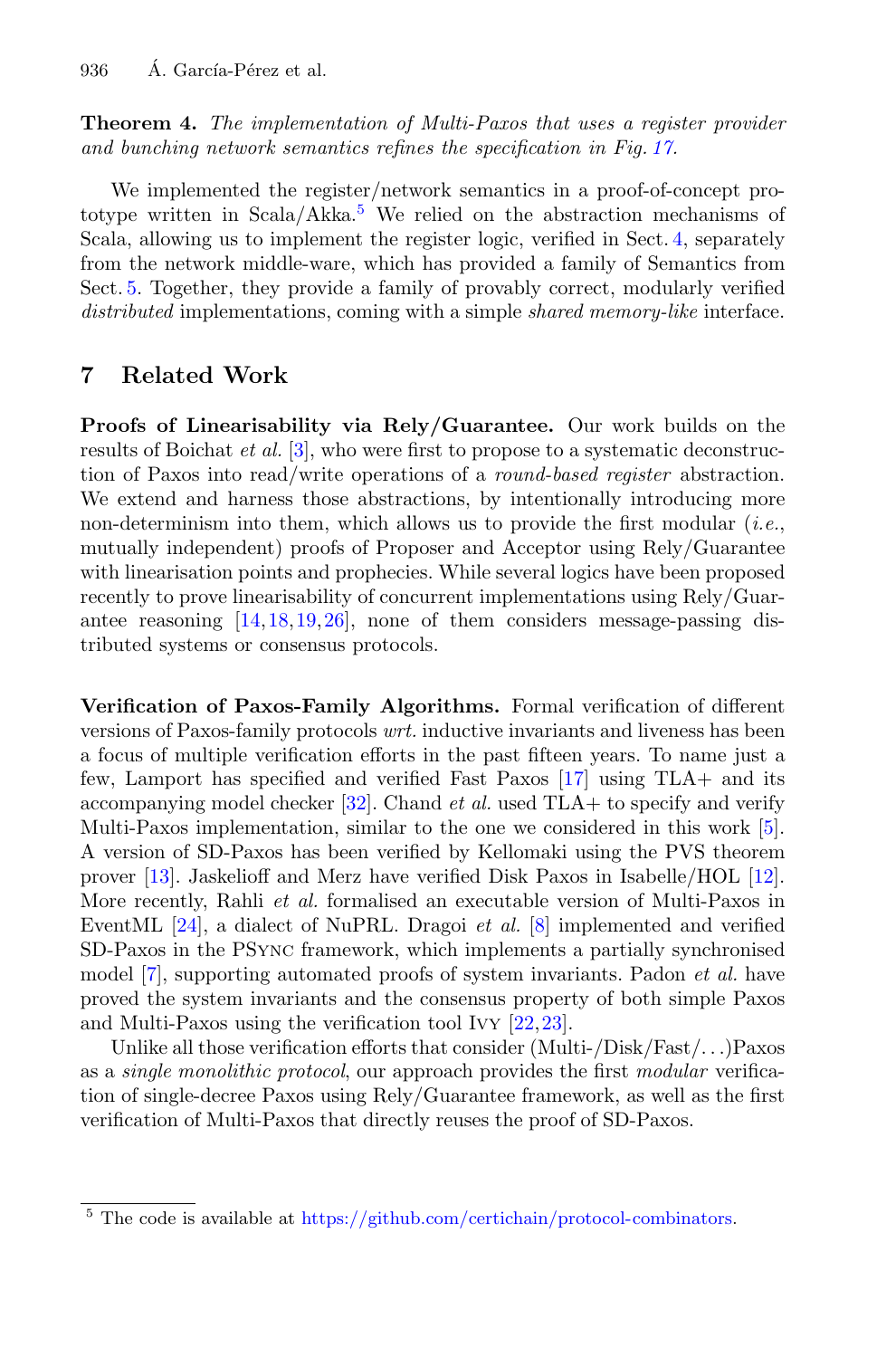**Compositional Reasoning about Distributed Systems.** Several recent works have partially addressed modular formal verification of distributed systems. The IronFleet framework by Hawblitzel *et al.* has been used to verify both safety and liveness of a real-world implementation of a Paxos-based replicated state machine library and a lease-based shared key-value store [\[10](#page-26-10)]. While the proof is structured in a modular way by composing specifications in a way similar to our decomposition in Sects. [3](#page-3-1) and [4,](#page-9-0) that work does not address the linearisability and does not provide composition of proofs about complex protocols (*e.g.*, Multi-Paxos) from proofs about its subparts

The Verdi framework for deductive verification of distributed systems [\[29,](#page-27-5)[31\]](#page-27-6) suggests the idea of *Verified System Transformers* (VSTs), as a way to provide *vertical composition* of distributed system implementation. While Verdi's VSTs are similar in its purpose and idea to our network transformations, they *do not* exploit the properties of the protocol, which was crucial for us to verify Multi-Paxos's implementation.

The Disel framework [\[25,](#page-26-19)[28](#page-27-3)] addresses the problem of *horizontal composition* of distributed protocols and their client applications. While we do not compose Paxos with any clients in this work, we believe its register-based specification could be directly employed for verifying applications that use Paxos as its subcomponent, which is what is demonstrated by our prototype implementation.

## **8 Conclusion and Future Work**

We have proposed and explored two complementary mechanisms for modular verification of Paxos-family consensus protocols [\[15\]](#page-26-1): (a) non-deterministic register-based specifications in the style of Boichat *et al.* [\[3\]](#page-26-2), which allow one to decompose the proof of protocol's linearisability into separate independent "layers", and (b) a family of protocol-aware transformations of network semantics, making it possible to reuse the verification efforts. We believe that the applicability of these mechanisms spreads beyond reasoning about Paxos and its variants and that they can be used for verifying other consensus protocols, such as Raft [\[21](#page-26-20)] and PBFT [\[4](#page-26-21)]. We are also going to employ network transformations to verify implementations of Mencius [\[20](#page-26-22)], and accommodate more protocol-specific optimisations, such as implementation of master leases and epoch numbering [\[6\]](#page-26-9).

**Acknowledgements.** We thank the ESOP 2018 reviewers for their feedback. This work by was supported by ERC Starting Grant H2020-EU 714729 and EPSRC First Grant EP/P009271/1.

## **References**

- <span id="page-25-1"></span>1. Abadi, M., Lamport, L.: The existence of refinement mappings. In: LICS, pp. 165– 175. IEEE Computer Society (1988)
- <span id="page-25-0"></span>2. Boichat, R., Dutta, P., Frølund, S., Guerraoui, R.: Deconstructing Paxos (2001). OAIPMH server at infoscience.epfl.ch, record 52373. [http://infoscience.epfl.ch/](http://infoscience.epfl.ch/record/52373) [record/52373](http://infoscience.epfl.ch/record/52373)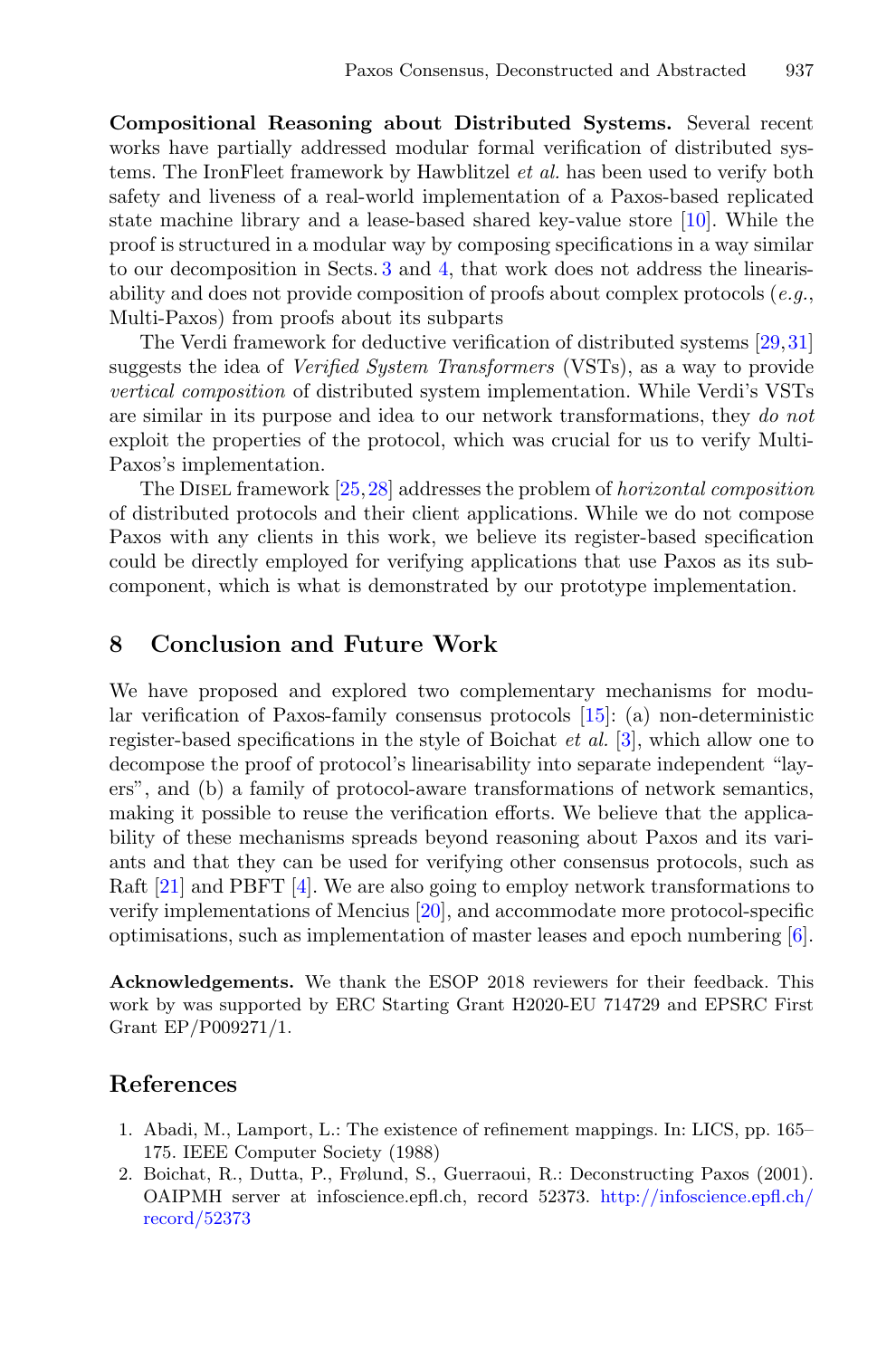- <span id="page-26-2"></span>3. Boichat, R., Dutta, P., Frølund, S., Guerraoui, R.: Deconstructing Paxos. SIGACT News **34**(1), 47–67 (2003)
- <span id="page-26-21"></span>4. Castro, M., Liskov, B.: Practical Byzantine fault tolerance. In: OSDI, pp. 173–186. USENIX Association (1999)
- <span id="page-26-6"></span>5. Chand, S., Liu, Y.A., Stoller, S.D.: Formal verification of multi-Paxos for distributed consensus. In: Fitzgerald, J., Heitmeyer, C., Gnesi, S., Philippou, A. (eds.) FM 2016. LNCS, vol. 9995, pp. 119–136. Springer, Cham (2016). [https://doi.org/](https://doi.org/10.1007/978-3-319-48989-6_8) [10.1007/978-3-319-48989-6](https://doi.org/10.1007/978-3-319-48989-6_8) 8
- <span id="page-26-9"></span>6. Chandra, T., Griesemer, R., Redstone, J.: Paxos made live: an engineering perspective. In: PODC, pp. 398–407. ACM (2007)
- <span id="page-26-18"></span>7. Charron-Bost, B., Merz, S.: Formal verification of a consensus algorithm in the heard-of model. Int. J. Softw. Inform. **3**(2–3), 273–303 (2009)
- <span id="page-26-17"></span>8. Dragoi, C., Henzinger, T.A., Zufferey, D.: PSync: a partially synchronous language for fault-tolerant distributed algorithms. In: POPL, pp. 400–415. ACM (2016)
- <span id="page-26-3"></span>9. Filipovic, I., O'Hearn, P.W., Rinetzky, N., Yang, H.: Abstraction for concurrent objects. Theor. Comput. Sci. **411**(51–52), 4379–4398 (2010)
- <span id="page-26-10"></span>10. Hawblitzel, C., Howell, J., Kapritsos, M., Lorch, J.R., Parno, B., Roberts, M.L., Setty, S.T.V., Zill, B.: IronFleet: proving practical distributed systems correct. In: SOSP, pp. 1–17. ACM (2015)
- <span id="page-26-4"></span>11. Herlihy, M., Wing, J.M.: Linearizability: a correctness condition for concurrent objects. ACM Trans. Program. Lang. Syst. **12**(3), 463–492 (1990)
- <span id="page-26-16"></span>12. Jaskelioff, M., Merz, S.: Proving the correctness of disk Paxos. Archive of Formal Proofs (2005)
- <span id="page-26-15"></span>13. Kellomäki, P.: An annotated specification of the consensus protocol of Paxos using superposition in PVS. Technical report 36, Tampere University of Technology, Institute of Software Systems (2004)
- <span id="page-26-12"></span>14. Khyzha, A., Gotsman, A., Parkinson, M.: A generic logic for proving linearizability. In: Fitzgerald, J., Heitmeyer, C., Gnesi, S., Philippou, A. (eds.) FM 2016. LNCS, vol. 9995, pp. 426–443. Springer, Cham (2016). [https://doi.org/10.1007/978-3-319-](https://doi.org/10.1007/978-3-319-48989-6_26) [48989-6](https://doi.org/10.1007/978-3-319-48989-6_26) 26
- <span id="page-26-1"></span>15. Lamport, L.: The part-time parliament. ACM Trans. Comput. Syst. **16**(2), 133–169 (1998)
- <span id="page-26-0"></span>16. Lamport, L.: Paxos made simple. SIGACT News **32**, 18–25 (2001)
- <span id="page-26-14"></span>17. Lamport, L.: Fast Paxos. Distrib. Comput. **19**(2), 79–103 (2006)
- <span id="page-26-5"></span>18. Liang, H., Feng, X.: Modular verification of linearizability with non-fixed linearization points. In: PLDI, pp. 459–470. ACM (2013)
- <span id="page-26-13"></span>19. Liang, H., Feng, X.: A program logic for concurrent objects under fair scheduling. In: POPL, pp. 385–399. ACM (2016)
- <span id="page-26-22"></span>20. Mao, Y., Junqueira, F.P., Marzullo, K.: Mencius: building efficient replicated state machine for WANs. In: OSDI, pp. 369–384. USENIX Association (2008)
- <span id="page-26-20"></span>21. Ongaro, D., Ousterhout, J.K.: In search of an understandable consensus algorithm. In: 2014 USENIX Annual Technical Conference, pp. 305–319 (2014)
- <span id="page-26-7"></span>22. Padon, O., Losa, G., Sagiv, M., Shoham, S.: Paxos made EPR: decidable reasoning about distributed protocols. PACMPL **1**(OOPSLA), 108:1–108:31 (2017)
- <span id="page-26-11"></span>23. Padon, O., McMillan, K.L., Panda, A., Sagiv, M., Shoham, S.: Ivy: safety verification by interactive generalization. In: PLDI, pp. 614–630. ACM (2016)
- <span id="page-26-8"></span>24. Rahli, V., Guaspari, D., Bickford, M., Constable, R.L.: Formal specification, verification, and implementation of fault-tolerant systems using EventML. In: AVOCS. EASST (2015)
- <span id="page-26-19"></span>25. Sergey, I., Wilcox, J.R., Tatlock, Z.: Programming and proving with distributed protocols. PACMPL **2**(POPL), 28:1–28:30 (2018)